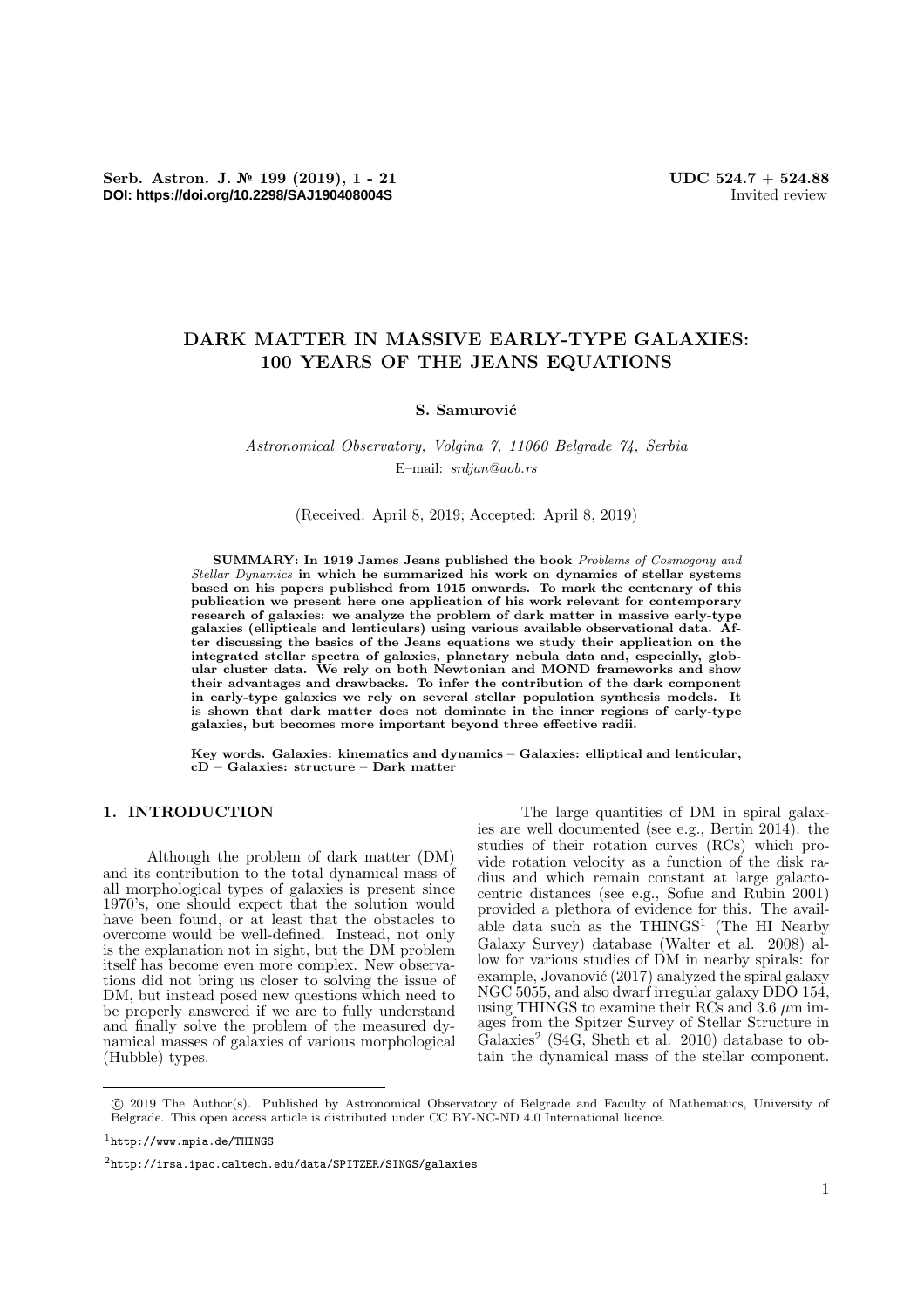The RCs of both galaxies are well-fitted with models with significant DM contribution. The recent work by Genzel et al. (2017) in which the RCs of the outer disks of six massive star-forming galaxies at redshifts z between approximately 0.6 and 2.6 were analyzed showed that the RCs decrease with radius which may imply the lack of DM beyond the local Universe.

We presented the most important details regarding the study of DM in early-type galaxies (hereafter, ETGs) which include ellipticals and lenticulars in Samurović  $(2007)$  and here we intend to provide the update and to describe the most important new observational discoveries and theoretical achievements published since then. One should bear in mind that ETGs are studied to a lesser degree than their spiral counterparts for several reasons. First, there is a lack of cool gas (neutral hydrogen HI) in ETGs which is necessary for obtaining RCs at large galactocentric distances. The observational situation improved with the results obtained using the HI Parkes All-Sky Survey (HIPASS)<sup>3</sup>, the large collection of high-resolution HI data of a homogeneously selected sample (see Oosterloo et al. 2007). Also, ETGs are faint in their outer parts and thus long exposures are needed to obtain high quality spectra and/or photometric data at large galactocentric distances (see e.g., Spolaor et al. 2010). Another problem with analysis of the mass content in ETGs is the problem of knowledge of the shape of orbits in these galaxies which leads to the mass-anisotropy degeneracy.

The contemporary studies of the DM in ETGs rely on the following types of studies (see e.g., Samurović 2014, Bertin 2014): (i) long-slit spectra and integral field spectroscopy data are used to study the contribution of the visible (i.e. stellar) component to the total dynamical mass, (ii) study of the kinematics of various tracers of the total dynamical mass such as planetary nebulae (PNe) and globular clusters (GCs), (iii) study of the X-rays in ETGs and (iv) analysis of gravitation lensing in ETGs. Also, stellar shells can be used to investigate the gravitational fields of ETGs at large galactocentric radii (Bílek et al. 2015, 2016).

Since the beginning of the DM studies in ETGs solving of the Jeans equations became one of the most important tools and this will be described below in more details. However, it is important to stress here that the approach based on the Jeans equations is not the only viable technique to estimate DM in massive ETGs. There exist arguably more sophisticated methods which include the method based on orbit superposition (Schwarzschild 1979) and the made-to-measure modeling based on the distribution functions (the algorithm of Syer and Tremaine 1996 extended in the NMAGIC code, see de Lorenzi et al. 2007). These approaches are shown to be useful, but they are much more computationally demanding. However, the mass estimates based on them are expected to be consistent with the results obtained using the Jeans models, see e.g. Deason et

al. (2012) who warn: "it is not obvious whether this extra complication makes any appreciable difference to the mass estimates".

In the course of analysis of the DM problem in ETGs, in analogy with spirals which are known for large amounts of DM, various attempts to apply some alternative theory of gravitation such as the MOdified Newtonian Dynamics (MOND; Milgrom 1983) on ETGs appeared in the literature. Since MOND was well tested on spirals and proved to be successful in such objects, one could expect that in ETGs the application of MOND should also be useful. However, this was not always the case as will be discussed below. For example, Durazo et al. (2017) analyzed the dynamics of  $\overline{GCs}$  and elliptical galaxies in MOND and showed that a universal projected velocity dispersion profile accurately describes various classes of pressure supported systems, and that the expectations of MOND are satisfied across seven orders of magnitude in mass, but the median of velocity dispersions of the ellipticals tested was 116 km s<sup>-1</sup> and the data extended out to  $\sim 3R_e$ , where  $R_e$  is the effective radius, i.e., the radius which encompasses half of the total light of the given galaxy. Famaey and McGaugh (2012) in their review discussed pressure-supported stellar systems (such as ETGs) in MOND and conclude that "the successes of MOND are in general a bit less impressive than in rotationally-supported ones". Subsequent studies only strengthened their conclusion as will be discussed below.

The plan of the paper is as follows. In Section 2 we present the basics of the Jeans equations which are necessary to understand the analysis in the remaining chapters. In Section 3 we analyze the application of the Jeans equations using integrated stellar spectra in galaxies. In Section 4 we analyze various other tracers of gravitational potential in ETGs such as PNe and GCs. Finally, in Section 5 we discuss the main conclusions obtained using the Jeans equations and their implications for future investigation of DM in elliptical and lenticular galaxies.

# **2. THEORETICAL AND OBSERVATIONAL FOUNDATIONS OF THE JEANS EQUATIONS**

The Jeans equations were introduced by Sir James Jeans in a series of papers (Jeans 1915, 1916a, 1916b) and later in his book *Problems of Cosmogony and Stellar Dynamics* (Jeans 1919) in which he summed up his research. More precisely, it was Jeans who for the first time applied the equations related to the equilibria of the collisionless systems to stellar systems. These equations were derived previously by James Clerk Maxwell (Maxwell 1867) but since he already had a set of equations named after him, and it was Jeans who first applied them to stellar systems, the equations in question are called the Jeans equations. On page 229 of his book Jeans

<sup>3</sup>http://www.atnf.csiro.au/research/multibeam/release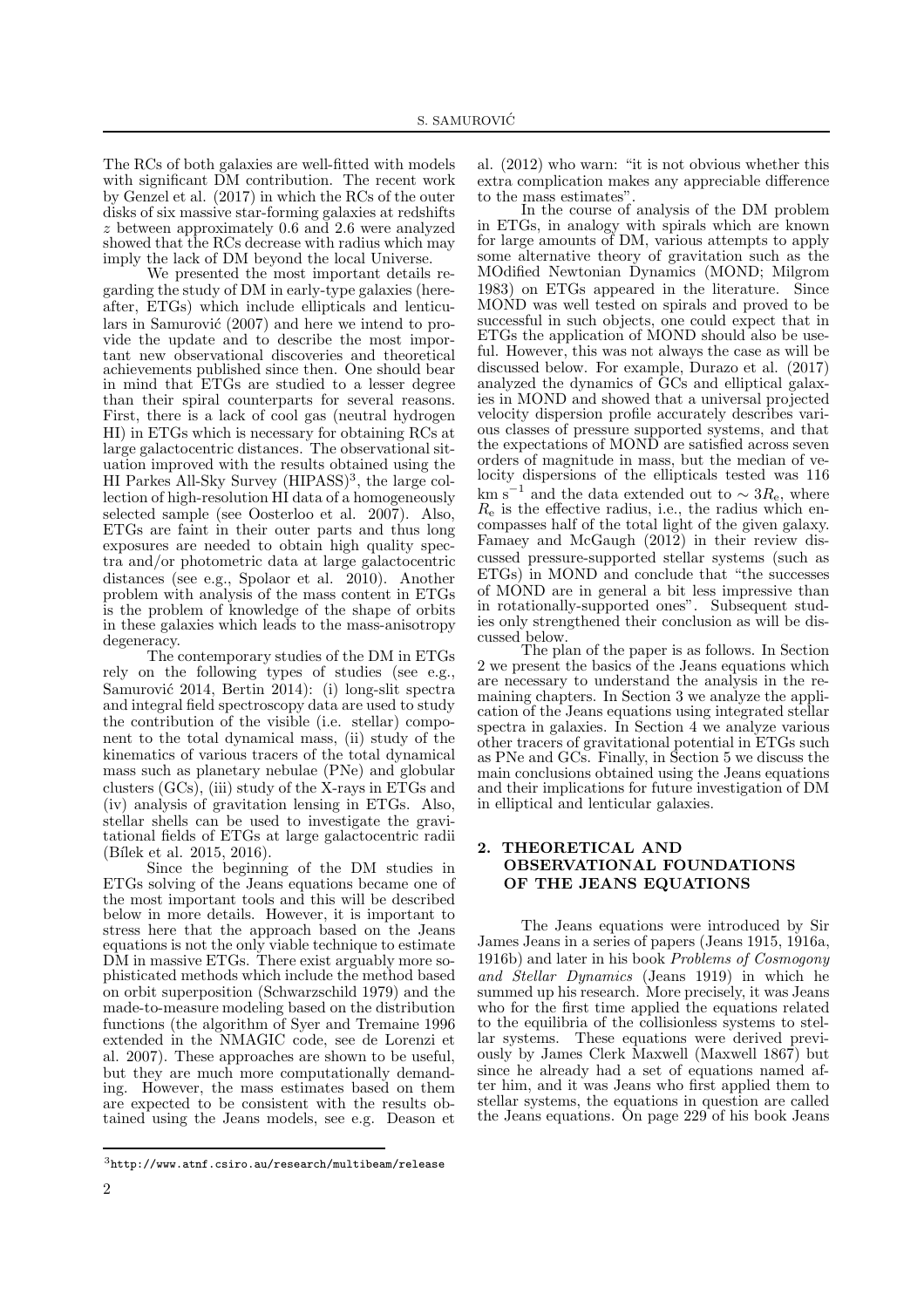says: "It now appears that, for our present universe<sup>4</sup>, the problem of stellar dynamics is the same as the problem of the kinetic theory of gases with the collisions left out. This being so, stellar dynamics is naturally very much simpler than gas-dynamics". In the literature one can find several different designations used for the equation shown below (Eq. 1). Hénon (1982) lists seven names: Liouville equation, Boltzmann equation, collisionless Boltzmann equation, Liouville-Boltzmann equation, Jeans equation, equation of continuity and Vlasov equation. The reader is referred to Hénon (1982) for a discussion of the history of the work done to deduce this equation; we note that he suggests that the proper name would be "collisionless Boltzmann equation". Robson et al. (2017) on the 150th anniversary of the Maxwell's paper in their review of the Maxwell-Boltzmann formalism call the equations devised by Maxwell in 1867 "Maxwell's (other) equations" to distinguish them from his fundamental work related to electromagnetism.

The mathematical foundations of the Jeans equations are given in Binney and Tremaine (2008, hereafter BT08). Below, the most important steps related to their derivation are presented which will make their application to ETGs clear and justified.

We first assume that an elliptical galaxy is a collisionless system composed of several billion stars. Instead of following each star (or, in general, some other tracer, see below) one can operate in the sixdimensional phase-space volume  $d^3x d^3v$  around the position determined with **x** and velocity **v**. Then, the distribution function<sup>5</sup>  $f$  is defined. This is obviously a non-negative function, i.e.,  $f \geq 0$ . The quantity  $f(\mathbf{x}, \mathbf{v}, t) d^3 \mathbf{x} d^3 \mathbf{v}$  at time t determines the probability that a given star has phase-space coordinates in the given range. For simplicity, we may assume that all stars are identical and thus using the definition of the distribution function we have the following normalization:

$$
\int d^3\mathbf{x} d^3\mathbf{v} f(\mathbf{x}, \mathbf{v}, t) = 1,
$$

where the integral is taken over the entire phasespace.

A given star moves through the phase space and thus the probability of finding it at a given location is a function of time. Since the function  $f$ evolves, the probability must be conserved and this is given by the continuity relation which describes the conservation of fluid mass:

$$
\frac{\partial \rho}{\partial t} + \frac{\partial}{\partial {\bf x}} \cdot (\rho \dot{\bf x}) = 0,
$$

where  $\rho$  and  $\dot{\mathbf{x}}$  are the density and velocity of the fluid, respectively. If we now apply this approach for the conservation of probability, we have:

$$
\frac{\partial f}{\partial t} + \frac{\partial}{\partial \mathbf{w}} \cdot (f\dot{\mathbf{w}}) = 0,
$$

where  $\mathbf{w} = (\mathbf{x}, \mathbf{v})$  are the Cartesian coordinates. Using Hamilton's equations to eliminate  $\dot{\mathbf{w}} = (\dot{\mathbf{q}}, \dot{\mathbf{p}})$ , the collisionless Boltzmann equation is obtained:

$$
\frac{\partial f}{\partial t} + \dot{\mathbf{q}} \cdot \frac{\partial f}{\partial \mathbf{q}} + \dot{\mathbf{p}} \cdot \frac{\partial f}{\partial \mathbf{p}} = 0,
$$

where **q** is the generalized position and **p** is generalized momentum. The following equations hold:

$$
\dot{\mathbf{q}} = \frac{\partial H}{\partial \mathbf{p}} \quad ; \quad \dot{\mathbf{p}} = -\frac{\partial H}{\partial \mathbf{q}},
$$

with H being the Hamiltonian,  $H = \frac{1}{2}v^2 + \Phi(\mathbf{x}, t)$ , where Φ denotes the gravitational potential. Therefore, the collisionless Boltzmann equation can be expressed as:

$$
\frac{\partial f}{\partial t} + \mathbf{v} \cdot \frac{\partial f}{\partial \mathbf{x}} - \frac{\partial \Phi}{\partial \mathbf{x}} \cdot \frac{\partial f}{\partial \mathbf{v}} = 0, \tag{1}
$$

and it can be written for different coordinate systems (see BT08 for expressions in the cylindrical and spherical polar coordinates).

As noted in BT08, one should bear in mind that stars in a given galaxy are born and they die and thus their flow through the phase space should be described using a term which quantifies this fact. However, as BT08 show, in ellipticals and also, for example, for PNe in ellipticals, this effect is negligible and the collisionless Boltzmann equation without additional terms can be used.

When studying the problem of DM in ETGs it is important to make a link between theoretical expressions and observables. To achieve this we use the following integral which provides the probability per unit volume of finding a given star at the position **x**, regardless of its velocity **v**:

$$
\nu(\mathbf{x}) \equiv \int d^3 \mathbf{v} f(\mathbf{x}, \mathbf{v}).
$$

Now, if we multiply this probability by the total number of stars in the population,  $N$ , the number density of stars in the real space is obtained:

$$
n(\mathbf{x}) \equiv N\nu(\mathbf{x}).
$$

In the case of stars the quantity  $\nu$  can be obtained using the luminosity density  $j(\mathbf{x}) = L\nu(\mathbf{x})$ , where  $L$  is the luminosity of the stellar population (see details in Binney and Merrifield 1998, hereafter BM98). If we divide the distribution function by  $\nu$  we obtain the probability distribution of stellar velocities at the position **x**:

$$
P_{\mathbf{x}}(\mathbf{v}) = \frac{f(\mathbf{x}, \mathbf{v})}{\nu(\mathbf{x})},
$$

<sup>4</sup>In modern language this corresponds to our Galaxy.

 $5$ The distribution function is called "the holy grail of dynamicists" in the review of galaxy masses by Courteau et al. (2014).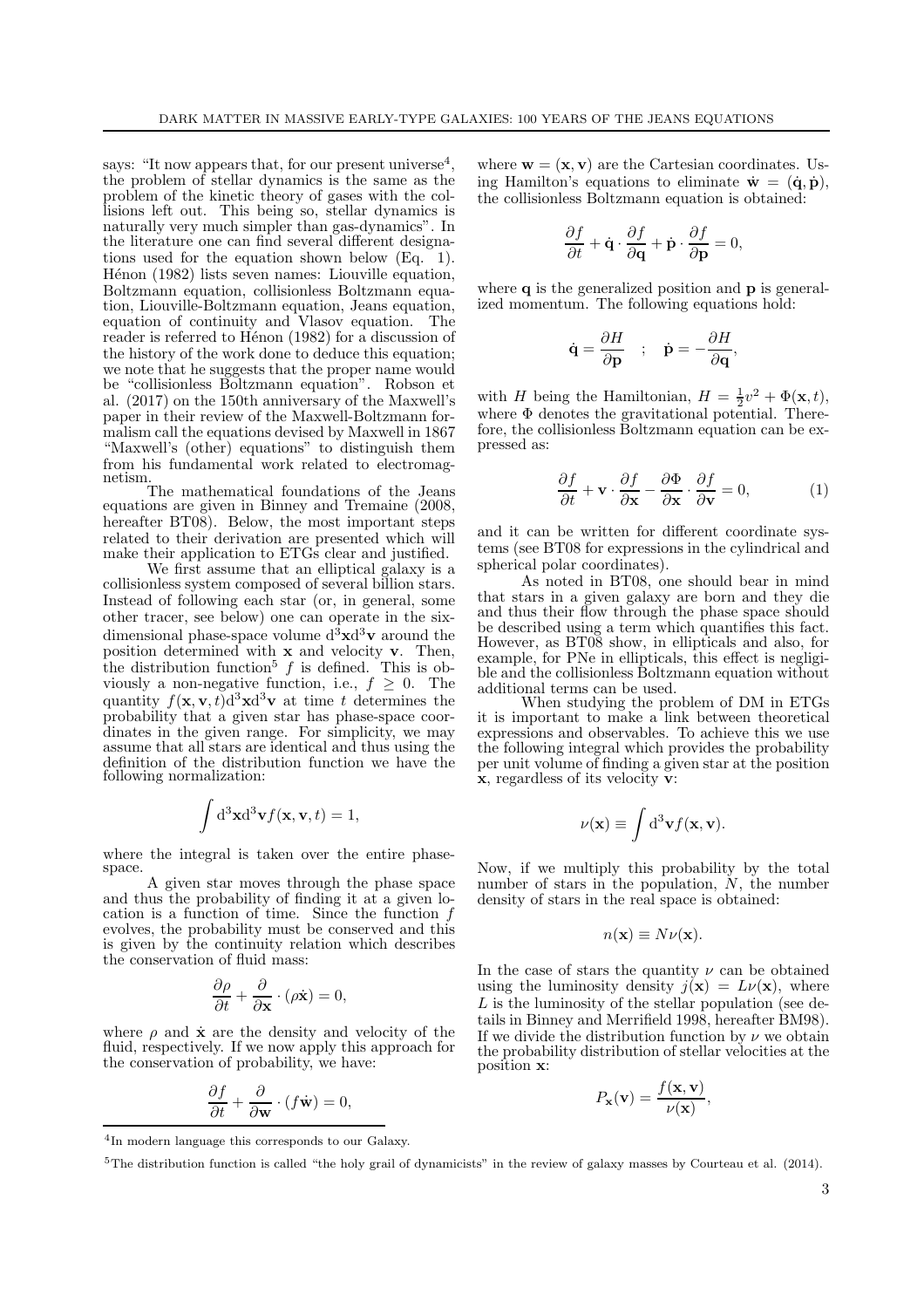1

and in case of external galaxies, such as ETGs which we study here, this quantity can be determined through the line-of-sight velocity distribution (LOSVD, also called the velocity profile, VP) (see BM98 and Samurović 2007). There, individual stars cannot be resolved, and one has to deal with integrated stellar light of the given galaxy which represents the average of stellar properties of numerous unresolved stars that lie along each line of sight (hereafter, LOS): each star has a slightly different LOS velocity and, therefore, its spectral features will be shifted by a different amount  $\Delta u = c \Delta \lambda / \lambda$  $v<sub>LOS</sub>$ , where  $\lambda$  is the wavelength and  $\Delta \lambda = (v<sub>LOS</sub>/c)\lambda$ (considering that  $v_{\text{LOS}} \ll c$ ) and the final measured galactic spectrum will be both shifted and broadened. LOSVD is a function  $F(v_{\text{LOS}})$  that defines the fraction of the stars that contribute to the spectrum which have LOS velocities between  $v_{\text{LOS}}$  and  $v<sub>LOS</sub> + dv<sub>LOS</sub>$ , to be equal to  $F(v<sub>LOS</sub>)dv<sub>LOS</sub>$ . If one assumes that all stars have identical spectra  $S(u)$ (where  $u$  is the spectral velocity in the spectrum of the given galaxy), then the intensity that is received from a star with LOS velocity  $v_{\text{LOS}}$  is given with  $S(u - v_{\text{LOS}})$ . When the summation over all stars is performed the following function is obtained:

$$
G(u) \propto \int dv_{\text{LOS}} F(v_{\text{LOS}}) S(u - v_{\text{LOS}}).
$$

The expressions given above show that if we know  $\nu$ , **v** and  $\sigma^2$  at each point of the model, we can determine the observable quantities  $v_{\text{LOS}}$  and  $\sigma_{\text{LOS}}^2$  for that theoretical model. Therefore, this provides the necessary link between observations and theory. More precisely, in equilibrium stellar systems, such as ETGs, it is the Jeans equations that provide the relations between observed quantities and the gravitational field.

It has become a standard to model the LOSVD as truncated Gauss-Hermite  $(F_{\text{TGH}})$  series which consists of a Gaussian that is multiplied by a polynomial (van der Marel and Franx 1993, also Gerhard 1993):

$$
F_{\rm TGH}(v_{\rm LOS}) = \Gamma \frac{\alpha_0(w)}{\sigma} \exp(-\frac{1}{2}w^2) \left[1 + \sum_{k=3}^n h_k H_k(w)\right]
$$

where  $\Gamma$  represents the line strength,  $w \equiv (v_{\text{LOS}} \bar{v}/\sigma$ ,  $\alpha_0 \equiv \frac{1}{\sqrt{2\pi}} \exp(-w^2/2)$ , where  $\bar{v}$  and  $\sigma$  are free parameters and  $h_k$  are constant coefficients (see Fig. 2). The function  $H_k(w)$  is a Gauss-Hermite function, that is a polynomial of the order  $k$ , except for  $H_0 = 1$ . In most works, the series is truncated at  $k = 4$  (although higher values are also possible).

With the aforementioned definitions, the LOSVD can be calculated by varying the values of  $\bar{v}$ ,  $\sigma$ ,  $h_3$  and  $h_4$  until the convolution of the function  $F_{\text{TGH}}(v_{\text{LOS}})$  with a template stellar spectrum best reproduces the observed galaxy spectrum: the early works were based on a single star (usually Ktype star, see van der Marel and Franx 1993 and e.g., Samurović 2007 for some examples) and more recently various stellar libraries have been used in order to reduce as much as possible the so-called template mismatch. The optimal fit is obtained using a non-linear least-squares fitting algorithm. The publicly available penalized Pixel-Fitting  $(pPXF) code^6$ (Cappellari and Emsellem 2004, upgrade in Cappellari 2017) is frequently used for extraction the stellar or gas kinematics. It is assumed that the spectrum of a given galaxy can be represented by a linear combination of stellar spectra broadened by the velocity dispersion and shifted in the logarithmic space to some radial velocity where the non-linear leastsquares fitting procedure provides the best-fitting result.

In Fig. 1 we show the central spectrum of an elliptical galaxy NGC 4473 (upper part) together with a template spectrum of a K3 I star (lower part) from which one can see that the galactic spectrum is both broadened and redshifted (see the caption for details).



**Fig. 1.** *Upper part: the spectrum of the ETG NGC 4473 obtained using the MUSE integral-field spectrograph. Lower part: the spectrum of the bestfitting template star obtained using the Indo-U.S. Coud´e Feed Spectral Library which contains 1273 stars covering the region from 3460 to 9464 Å at spectral resolution 1.35*  $\AA(FWHM)$ ,  $\sigma \sim 30 \text{ km s}^{-1}$ , *R*∼*4200, see Valdes et al. (2004). The resolution of the star is reduced to the resolution of the MUSE spectrum i.e., 2.35 ˚A (FWHM) which corresponds to the instrumental resolution of* ∼ 80 km s<sup>-1</sup>. The val-<br>
<sup>2019</sup> *ues of the extracted parameters are:* vGH = 2243.8  $\lim_{h \to 0} s^{-1}$ ,  $\sigma_{GH} = 192.5$  km s<sup>-1</sup>,  $h_3 = -0.014$  *and*  $h_4 = 0.037$ .

If the form of the LOSVD is close to the Gaussian form, then  $\bar{v}$  and  $\sigma$  will be approximately equal to  $\bar{v}_{\text{LOS}}$  and  $\sigma_{\text{LOS}}$ . Parameters  $h_3$  and  $h_4$  measure asymmetric and symmetric departures from the Gaussian respectively: the positive (negative) value of the  $h_3$  parameter means that the distribution is skewed towards higher (lower) velocities with respect

<sup>6</sup>http://www-astro.physics.ox.ac.uk/∼mxc/software/#ppxf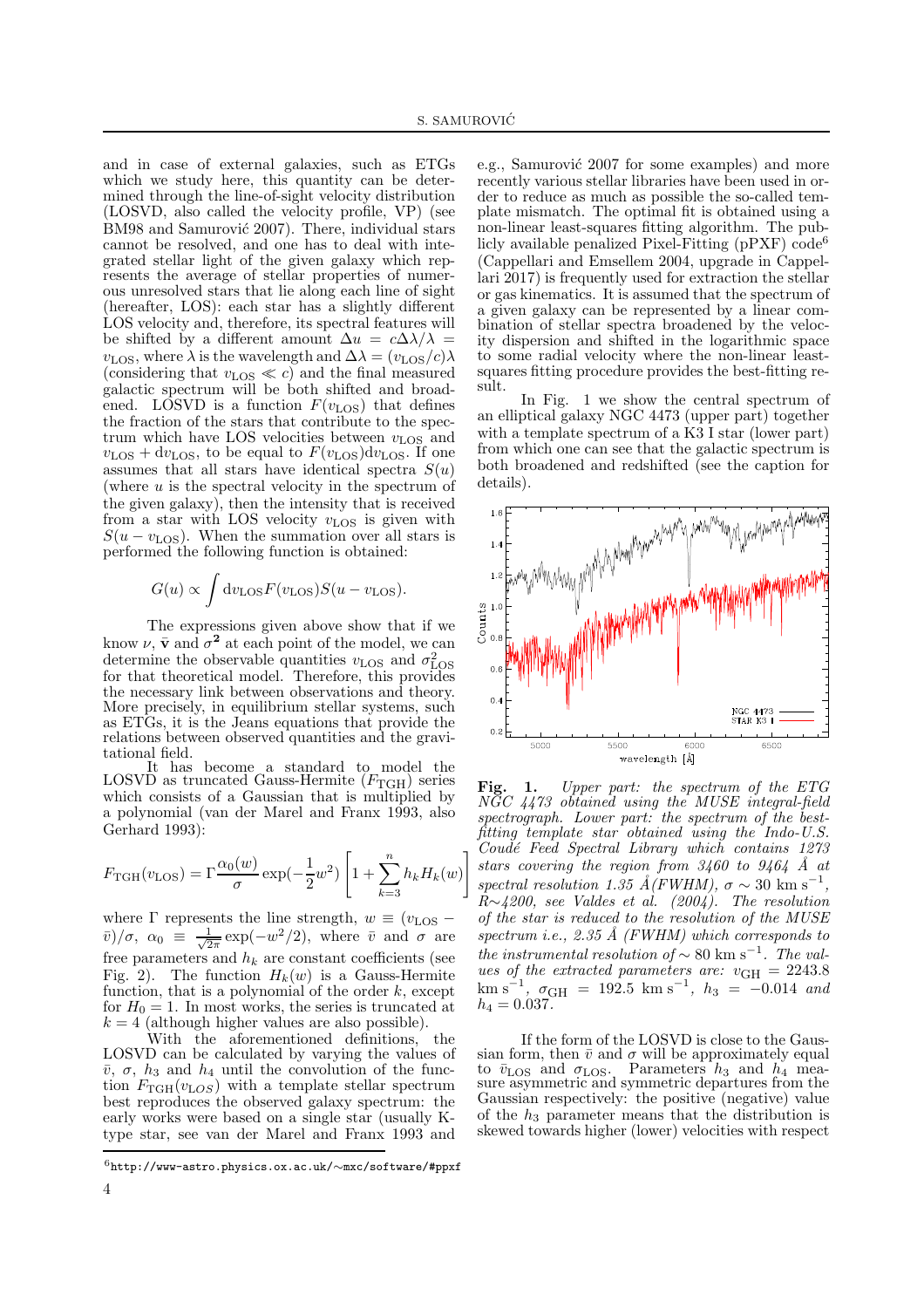or

to the systemic velocity. As for symmetric departures from the Gaussian, the detection of  $h_4 > 0$ means that the distribution is more peaked than the Gaussian at small velocities with more extended high-velocity tails and for  $h_4 < 0$  the distribution is more flat-topped than the Gaussian. The positive value of the  $h_4$  parameter means that radial orbits dominate, whereas when  $h_4 < 0$  the tangential orbits are dominant. The study of DM in ETGs is particulary sensitive with respect to the value of  $h_4$ since this parameter plays a crucial role because it is constraining the level of tangential anisotropy: it is well known that the excess of tangential motions can mimic the existence of DM halos in these galaxies (Gerhard 1993).

The shape of  $F_{\text{TGH}}(v_{\text{LOS}})$  as a function of  $h_3$ and  $h_4$  parameters is given in Fig. 2. Two largest samples of ETGs of comparable sizes for which the  $h_4$ parameters were measured are given in Vudragović et al. (2016) who presented 84 ellipticals and 183 lenticulars galaxies (only their innermost regions are analyzed because the SDSS (Sloan Digital Sky Survey) spectra used provided only the innermost parts of ETGs) and in Cappellari et al. (2011) where 260 nearby ETGs were analyzed (see below). In Vudragović et al.  $(2016)$  the sample of 2180 galaxies (267 ETGs and 1788 spirals taken from the SDSS DR7 database) it was shown that we have a hint of an increase of the  $h_4$  parameter from spirals to ETGs which indicates the increase of radial anisotropies; on the other hand, it was found that the  $h_3$  parameter remains approximately constant over all morphological types. Another conclusion that was reached is



**Fig. 2.** *Several examples of the shape of the func* $t$ *ion*  $F_{TGH}$ . The parameters  $h_3$  and  $h_4$  are varied *and the pure Gaussian function (the case with both*  $h_3$  and  $h_4$  *equal to zero)* is shown in the center. Units *of the variable* w *are arbitrary.*

related to the usage of established anisotropies: corrections<sup>7</sup> of the velocity dispersion associated with the  $h_4$  parameter (see van der Marel and Franx 1993) were found to be meaningful and it was concluded that they should be applied whenever the signal-tonoise of the measured spectra reaches  $\sim$  50.

Before writing down the final expressions for the Jeans equations, it is necessary to define the integrals of motion in a stationary potential Φ. The function  $I(\mathbf{x}, \mathbf{v})$  is an integral of motion if and only if:

$$
\frac{\mathrm{d}}{\mathrm{d}t}I[\mathbf{x}(t), \mathbf{v}(t)] = 0
$$

along any orbit. This can be written as:

 $\frac{\mathrm{d}I}{\mathrm{d}t} = \frac{\partial I}{\partial \mathbf{x}}$ .  $rac{\mathrm{d} \mathbf{x}}{\mathrm{d} t} +$ ∂I ∂**v** · d**v**  $\frac{\mathrm{d} \mathbf{v}}{\mathrm{d} t} = 0,$ **v** ·  $\frac{\partial I}{\partial \mathbf{x}} - \frac{\partial \Phi}{\partial \mathbf{x}}$ .  $\frac{\partial I}{\partial \mathbf{v}} = 0.$ 

Comparing the last equation with Eq. (1) one can see that the condition that  $I$  to be an integral of motion is equivalent to the condition that  $I$  be a steady-state solution of the collisionless Boltzmann equation.

For simplicity, in the discussion below we will limit ourselves to the simplest stellar systems, i.e., to the spherical stellar systems which is good approximation for at least some elliptical galaxies (of morphological type E0).

It is also important to define here the so called anisotropy parameter  $\beta$ :

$$
\beta \equiv 1 - \frac{\sigma_\theta^2 + \sigma_\phi^2}{2\sigma_r^2} = 1 - \frac{\overline{v_\theta^2} + \overline{v_\phi^2}}{2\overline{v_r^2}},
$$

which is equivalent to the  $h_4$  parameter defined above (see Gerhard 1993) and describes the degree of anisotropy of the given system. If all orbits are circular,  $\sigma_r = 0$  which means that  $\beta = -\infty$  and if all orbits are radial,  $\sigma_{\theta} = \sigma_{\phi} = 0$  which means that  $\beta = 1$ . Therefore, as in the case of the  $h_4$  parameter, the distribution functions with  $\beta > 0$  are *radially* biased and those with  $\beta < 0$  are *tangentially* biased. The case for which  $\beta = 0$  is the isotropic case. We note that for a galaxy in which both the density and the velocity structures are invariant under rotations about the galactic center, i.e., for a galaxy that does not rotate, the following equation holds:  $\overline{v_{\theta}^2} = \overline{v_{\phi}^2}$ . This means that the  $\beta$ -parameter becomes:

$$
\beta \equiv 1 - \frac{\overline{v_{\theta}^2}}{\overline{v_{r}^2}}
$$

,

see e.g., Binney and Tremaine (1987). Below, we will discuss the role anisotropies play in ETGs and their total dynamical mass.

We now proceed with an integration of Eq.  $(1)$ :

$$
\int d^3 \mathbf{v} \frac{\partial f}{\partial t} + \int d^3 \mathbf{v} v_i \frac{\partial f}{\partial x_i} - \frac{\partial \Phi}{\partial x_i} \int d^3 \mathbf{v} \frac{\partial f}{\partial v_i} = 0,
$$

 $^7\sigma_{\rm corr} = \sigma_{\rm GH}(1+\sqrt{6}(h_4)_{\rm GH})$ , where the index "GH" is related to estimates coming from the Gauss-Hermite fits.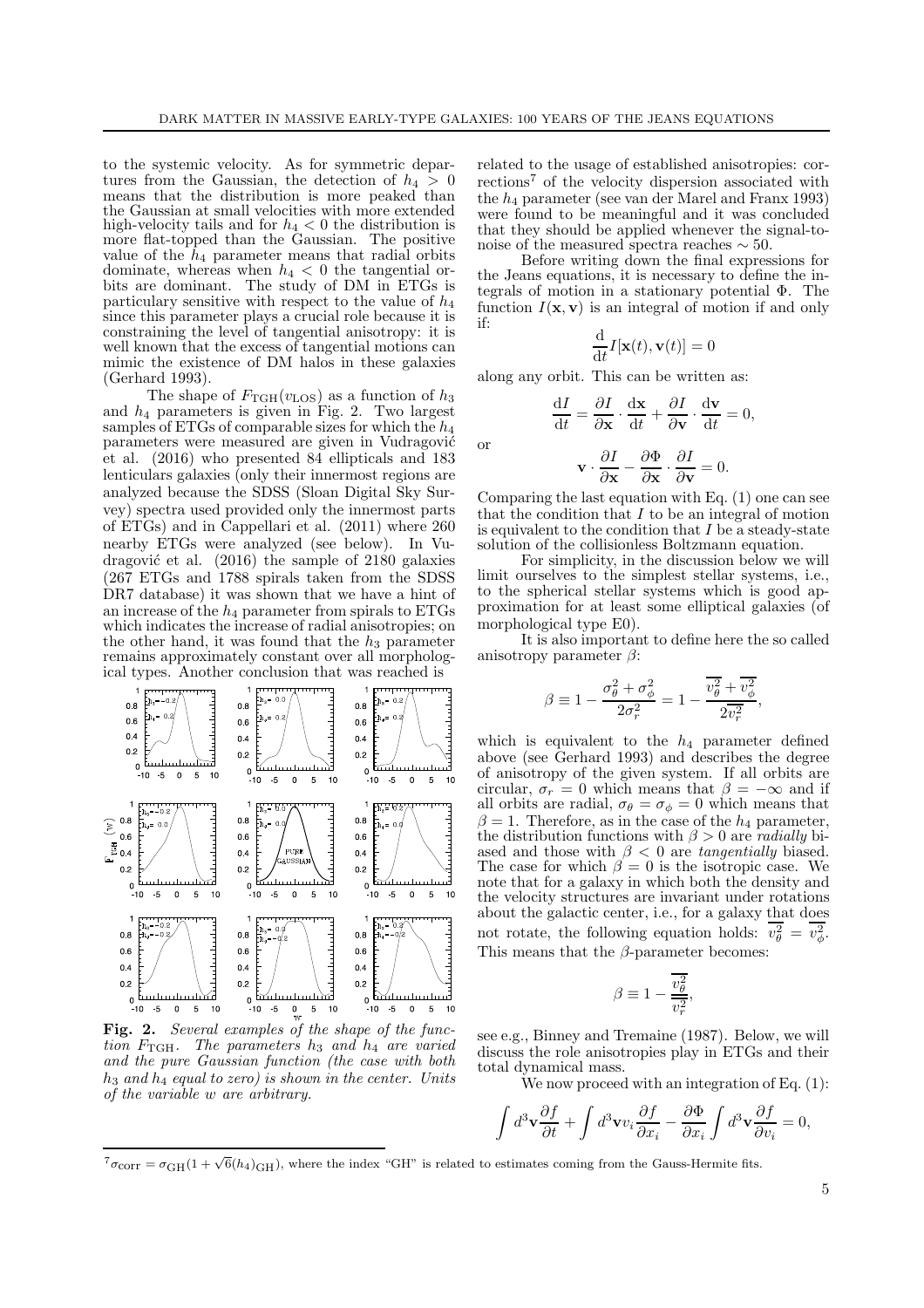and taking into account that at sufficiently large **v** we have  $f(\mathbf{x}, \mathbf{v}, t) = 0$  which means that there are no stars moving infinitely fast. Using the expression derived for  $\nu$  we obtain:

$$
\frac{\partial \nu}{\partial t} + \frac{\partial (\nu \overline{v}_i)}{\partial x_i} = 0, \tag{2}
$$

which is an equation of continuity of probability. Following the steps given in BT08 omitted here for brevity we arrive to an equation analog to Euler's equation of fluid flow:

$$
\nu \frac{\partial \overline{v}_j}{\partial t} + \nu \overline{v}_i \frac{\partial \overline{v}_j}{\partial x_i} = -\nu \frac{\partial \Phi}{\partial x_j} - \frac{\partial (\nu \sigma_{ij}^2)}{\partial x_i}.
$$
 (3)

Eqs. (2) and (3) are the Jeans equations.

BT08 discusses the cases when the closure of the equations is possible and the reader is referred to the details provided there. For our purposes it is now important to write the Jeans equations in spherical coordinates. The collisionless Boltzmann equation (see above and BT08) is written using the following expressions for momenta:

and:

$$
p_{\phi} = r^2 \sin^2 \theta \dot{\phi} = r \sin \theta v_{\phi}.
$$

 $p_r = \dot{r} = v_r \quad ; \quad p_\theta = r^2 \dot{\theta} = r v_\theta$ 

Assuming that the system is spherical and time independent one obtains (see BT08 for details):

$$
\frac{\mathrm{d}\left(\nu\overline{v_r^2}\right)}{\mathrm{d}r} + \nu \left(\frac{\mathrm{d}\Phi}{\mathrm{d}r} + \frac{2\overline{v_r^2} - \overline{v_\theta^2} - \overline{v_\phi^2}}{r}\right) = 0.
$$

Using the  $\beta$  parameter defined above, the following equation is obtained:

$$
\frac{\mathrm{d}\left(\nu\overline{v_r^2}\right)}{\mathrm{d}r} + 2\frac{\beta}{r}\nu\overline{v_r^2} = -\nu\frac{\mathrm{d}\Phi}{\mathrm{d}r}
$$

and we use it to write down the form of the Jeans equation used in our analysis below. One of the earliest application of this formula was in Duncan and Wheeler (1980) where the elliptical galaxy M87 was studied.

This is the form of the spherical Jeans equation most frequently used in the analysis of DM in this paper:

$$
\frac{\mathrm{d}\sigma_r^2}{\mathrm{d}r} + \sigma_r^2 \frac{(2\beta + \alpha)}{r} = a_{N,M} + \frac{v_{\text{rot}}^2}{r},\qquad(4)
$$

and is applied in both approaches, the Newtonian ("N") and MOND ("M") where  $a_{N,M}$  is an acceleration term calculated separately for each methodology. In the Newtonian approach  $a_N = -\frac{GM(r)}{r^2}$  and for the MOND models  $a_M \mu(a_M/a_0) = a_N$ . The  $\alpha$ parameter defined as  $\alpha = \frac{d\ln \nu}{d\ln r}$  is the slope of

tracer density  $\nu$ . The Newtonian acceleration is expressed as  $a_N = a\mu(a/a_0)$ , where a is the MOND acceleration and  $a_0$  is the universal constant  $(a_0 =$  $1.35_{-0.42}^{+0.28} \times 10^{-8}$  cm s<sup>-2</sup>, Famaey et al. 2007). The rotational component is always taken into account in models when  $v_{\text{rot}} > 0 \text{ km s}^{-1}$  through the expres $sion<sup>8</sup>$ :

$$
v_{\rm rms} = \sqrt{v_{\rm rot}^2 + \sigma^2}.\tag{5}
$$

Dynamical models based on the Jeans equation suffer from a well-known problem of massanisotropy degeneracy between the assumed mass density and the velocity distribution of the stellar system (Binney and Mamon 1982, Tonry 1983). This may produce an erroneous mass estimate of the given galaxy which is especially important in the analysis of the DM content. In the literature several approaches can be found to lift this degeneracy: see, for example, the procedures of fitting the LOS velocity kurtosis profiles together with the LOS velocity dispersion profiles (Lokas 2003, Lokas and Mamon 2003, Richardson and Fairbairn 2013) and the method that reconstructs the unique kinematic profile for some assumed free functional form of the mass density based on flexible B-spline functions for representation of the radial velocity dispersion (Diakogiannis et al. 2014). Wolf et al. (2010) derived an accurate mass estimator for dispersion-supported stellar systems such as ETGs. They relied on the spherical Jeans equation and showed how the mass  $(M_{1/2})$ enclosed within the 3D deprojected half-light radius  $(r_{1/2})$  can be determined by using a simple formula, assuming that the projected velocity dispersion profile is fairly flat near the effective radius  $R_e$ :

$$
M_{1/2} = 3G^{-1} \left\langle \sigma_{\text{LOS}}^2 \right\rangle r_{1/2} \simeq 4G^{-1} \left\langle \sigma_{\text{LOS}}^2 \right\rangle R_{\text{e}}.
$$
 (6)

When working within the MOND framework, three MOND interpolating functions are most frequently used in the analysis of ETGs (but see also below). A simple MOND formula (Famaey and Binney 2005) is given by (the expression  $x \equiv a/a_0$  is valid in all MOND cases):

$$
\mu(x) = \frac{x}{1+x}.\tag{7}
$$

A standard MOND formula (Sanders and Mc-Gaugh 2002) is:

$$
\mu(x) = \frac{x}{\sqrt{1+x^2}}.\tag{8}
$$

The toy MOND model (Bekenstein 2004) is given as:

$$
\mu(x) = \frac{-1 + \sqrt{1 + 4x}}{1 + \sqrt{1 + 4x}}.\tag{9}
$$

<sup>8</sup>See Figure 3 below where the velocity dispersion profile of NGC 4473 was modeled.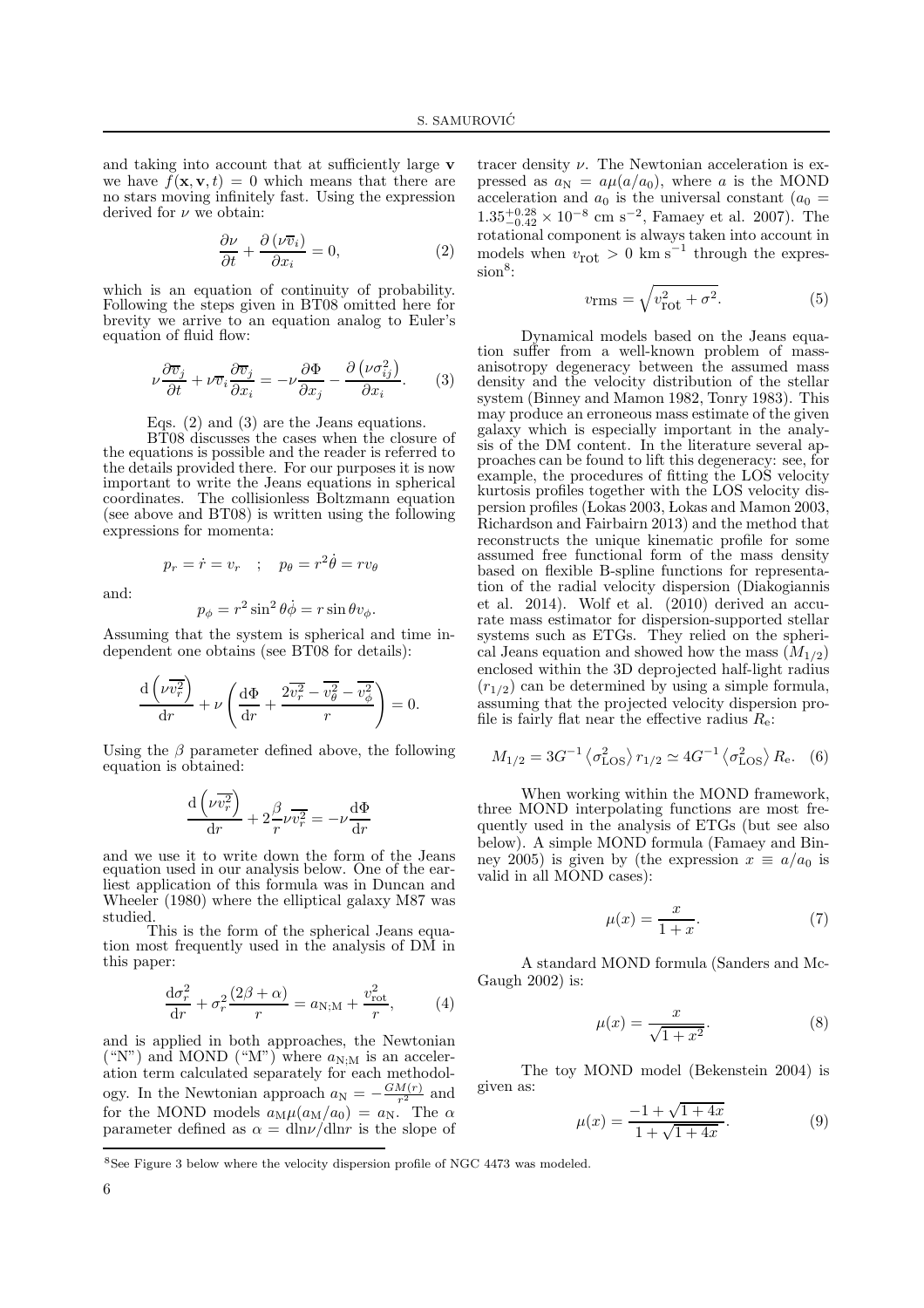The expressions for the circular velocities for all three functions are given in Samurović and  $Cirković (2008a)$ .

The projected line-of-sight velocity dispersion is calculated in the following manner (Binney and Mamon 1982):

$$
\sigma_p^2(R) = \frac{\int_R^{r_t} \sigma_r^2(r) \left[1 - (R/r)^2 \beta\right] \rho(r)(r^2 - R^2)^{-1/2} r dr}{\int_R^{r_t} \rho(r)(r^2 - R^2)^{-1/2} r dr},
$$

(10) where the truncation radius  $r_t$  extends well beyond the outermost observed kinematical point of the given galaxy.

#### **3. INTEGRATED STELLAR SPECTRA**

#### **3.1. Long-split spectra**

The study of DM in ETGs based on the stellar kinematics started with investigation of the integrated stellar spectra using the Jeans equation together with the analysis of mass profiles based on X-ray observations. For the reasons of completeness other methods of detecting DM will also be mentioned below (such as Schwarzschild, distribution functions and quadratic programming, QP, methods). In the early work of Binney et al. (1990) the two-integral Jeans modeling procedure was introduced. They analyzed long-slit spectra of three ETGs (NGC 720, NGC 1052 and NGC 4697) and modeled the observed velocity dispersion profiles. They relied on photometry to construct axisymmetric mass models of the three ETGs and combined them with the Jeans equations to model the velocity dispersions. Although they did not explicitly deal with the DM problem, they posed the fundamental question to be addressed in ETGs: "Is the massto-light ratio constant?" The spectroscopic data which they had extended out approximately to at most one effective radius. They found that the observed data are consistent with the constant massto-light ratio of all three ETGs in these inner regions studied. The same technique was then used in van der Marel et al. (1990) on other four ETGs (NGC 3379, NGC 4261, NGC 4278 and NGC 4472), to distances up to  $\sim 1R_e$ , who found that constant mass-to-light ratios can provide successful fits to the observed velocity dispersion profiles. Cinzano and van der Marel (1994) studied the elliptical galaxy NGC 2974 (classified as E4) and in their models they included both  $h_3$  and  $h_4$  parameters besides the velocity and velocity dispersion. They again used both the long-slit spectra and photometric data and concluded by comparing their data with HI observations that this galaxy possesses a dark halo with mass greater than that of the luminous component (interior to  $\sim 3.6R_e$ ). Their spectroscopic observations extended out to  $\sim 0.5R_e$  and they found no evidence for DM there. The spectroscopic study of ETGs beyond  $1R_e$  was done in Carollo et al. (1995): they studied one E1 galaxy (NGC 2434) and three E3 galaxies (NGC 2663, NGC 3706 and NGC 5018) and using the Jeans equations they found that all the galaxies except NGC 2663 must possess a dark halo.

The research of DM in ETGs also used some other theoretical approaches to infer the possible contribution of DM in their mass content. For example, Bertin et al. (1992) used two-component, spherically symmetric, collisionless, self-consistent models to study the contribution of DM in ellipticals. They also relied on the Jeans equation for the luminous component and applied their approach in Saglia et al. (1992). They fitted their models to the observed photometric and kinematic profiles of several galaxies. They reached the conclusion that the amount of DM within  $1R_e$  is not too large: in the case of NGC 4472 they found that DM must be present.

Rix et al. (1997) used Schwarzschild's (1979) method for construction of axisymmetric and triaxial models of galaxies in equilibrium without explicit knowledge of the integrals of motion. In their detailed dynamical modeling they relied on velocity, velocity dispersion and Gauss-Hermite parameters  $h_3$ and  $h_4$  in the case of the galaxy NGC 2434 (from Carollo et al. 1995). They concluded that this galaxy contains a lot of DM and claimed that about half of the mass within  $1R_e$  is dark. The post-merger elliptical galaxy NGC 1700 was studied in Statler et al. (1996) who analyzed its stellar kinematical fields out to  $\sim 4R_e$ . In a subsequent paper Statler et al. (1999) found, using the minor modification of the Binney et al. (1990) of solving the Jeans equations (and also three-integral QP models), that NGC 1700 must have a radially increasing mass-tolight ratio. They concluded that NGC 1700 "appears to represent the strongest stellar dynamical evidence to date for dark halos in elliptical galaxies". Saglia et al. (2000) modeled the central galaxy of the Fornax cluster NGC 1399 out to  $\sim 2.5 \; R_{\rm e}$  using the method based on distribution functions and marginally detected the influence of the dark component that starts from 1.5  $R_e$ . This same galaxy was the subject of work of Samurović and Danziger (2006) who analyzed it using both X-rays and GCs and detected the influence of DM beyond  $\sim 3R_e$ .

De Bruyne et al. (2001) modeled two ETGs, NGC 4649 (M60) and NGC 7097, using a threeintegral QP method and found that in the case of NGC 4649 a constant mass-to-light ratio  $(M/L_V =$ 9.5) fit can provide a good agreement with the data and that a marginally better fit can be obtained including 10% of DM at 1.2  $R_e$ . In the case of NGC 7097 both kinematic and photometric data can be fitted out to  $1.6$   $R_e$  using a constant mass-tolight ratio  $M/L_V \sim 7.2$ . Cretton et al. (2000) modeled the giant elliptical galaxy NGC 2320 using the Schwarzschild orbit superposition method and found that models with radially constant mass-to-light ratio and logarithmic models with DM provide comparably good fits to the data and have a similar dynamical structure (but note that the mass-to-light ratio in the V-band is rather large:  $\sim$  15 for the mass-follows-light models and  $\sim 17$  for the logarithmic models).

Some early attempts of the Schwarzschild modeling of central parts of ETGs include the works by van der Marel et al. (1998) in which M32 was an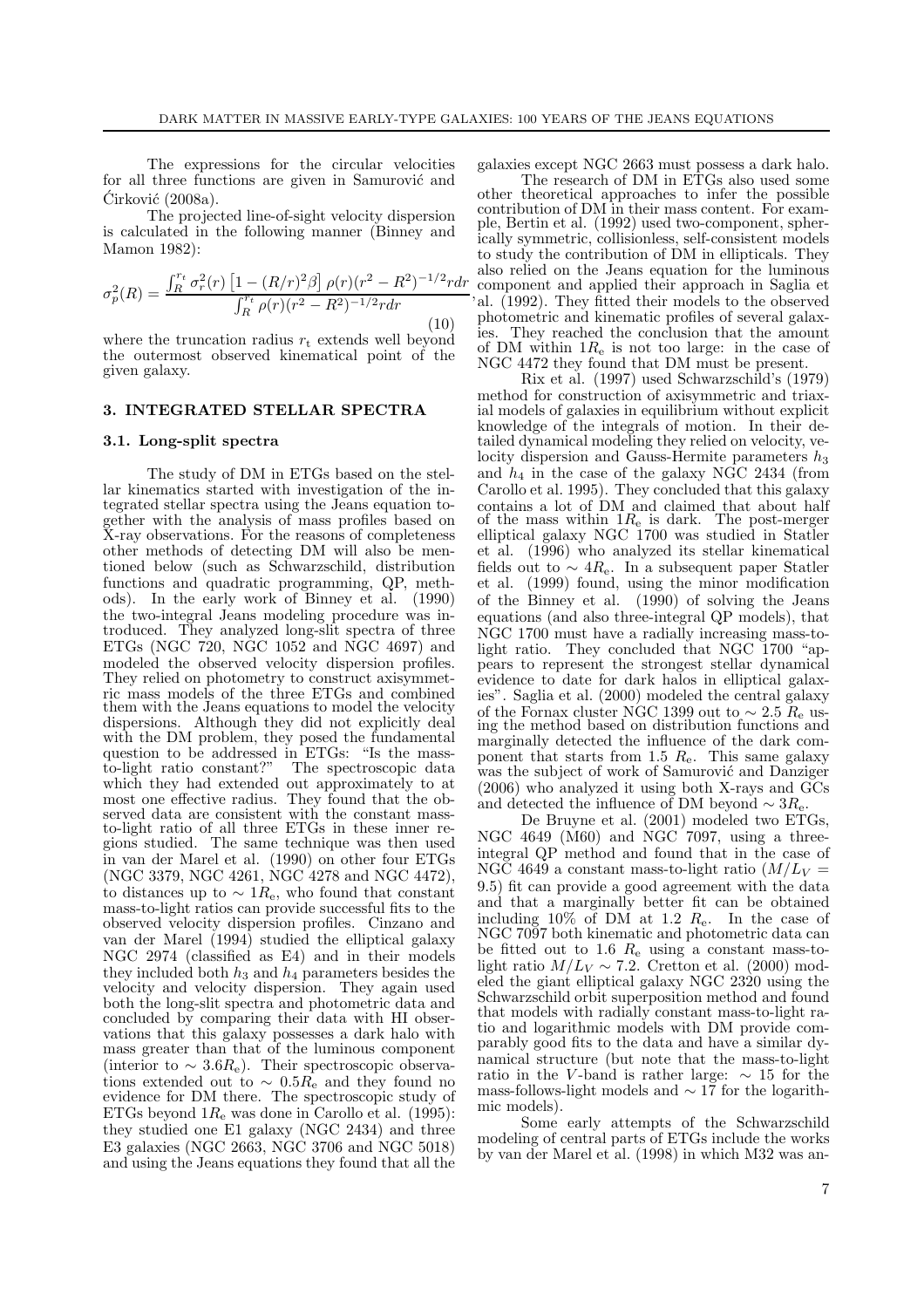alyzed, the Cretton and van der Bosch (1999) paper in which axisymmetric models of NGC 4342 were analyzed, the Gebhardt et al. (2000) paper in which a black hole in the center of NGC 3379 was modeled, the Gebhardt et al. (2003) paper with the sample of 12 ellipticals that were analyzed using the axisymmetric approach. Finally, we mention the paper by Cappellari et al. (2002) who, using the Schwarzschild formalism, modeled in detail, the internal parts of one ETG (IC 1459) previously analyzed to several effective radii using long-slit spectra (see also below).

Gerhard et al. (1998) measured the LOS velocity profiles of the round elliptical (E0 type) NGC 6703 out to  $\sim 2.6R_e$  in an attempt to constrain the DM halo of this object. They obtained longslit spectra of this galaxy and extracted full LOSVD which they modeled assuming spherical distribution functions to constrain the mass distribution and the anisotropy of the stellar orbits in this elliptical: they concluded that DM is needed in the outer part of the galaxy to successfully fit the observed data. Kronawitter et al. (2000) modeled a sample of 21 ellipticals out to 1-2  $R_e$  using the technique of Gerhard et al. (1998) and Saglia et al. (2000): for three of them (NGC 2434, NGC 7507, NGC 7626) they found that models based on luminous matter should be ruled out.

Samurović and Danziger (2005) studied four ETGs using long-slit spectra which extend to  $\sim$  1 − 3 $R_e$ . The galaxies IC 1459, IC 3370, NGC 3379 and NGC 4105 were analyzed using two-integral Jeans models taking into account the full LOSVD and also making a comparison with X-ray observations, where possible. The Jeans dynamical modeling could not unambiguously detect the significant amounts of DM in four ETGs studied within the uncertainty of the modeling. For example, the results related to IC 1459 suggested that for this galaxy with a counter-rotating core the  $h_4$ -parameter in its outer parts has large values thus implying the existence of radial anisotropies; also, it was found that DM in this galaxy is not dominant in the interior up to  $\sim 3R_e$ .

In Salinas et al. (2012) the kinematics of the isolated elliptical NGC 7507 was studied, and major and minor axis long-slit spectra were obtained in order to establish the existence of a DM halo there. The authors used the spherical Jeans equation and found that the models without DM provide an excellent fit of the observed data. On the other hand, interestingly, they found that the MOND predictions overestimate the observed velocity dispersion. Therefore, they concluded that although DM may be present it should be in conjunction with a strong radial anisotropy for which they discovered some indications.

#### **3.2. Integral field spectroscopy**

The integral field spectroscopy (IFS) is a new useful technique which provides an improvement in the study of integrated stellar spectra over the longslit observations because of larger spatial coverage. In Murphy et al. (2011) the integral field spectrograph VIRUS-P was used and two-dimensional stellar kinematics of M87 out to 238 arcsecs was presented: using a large set of axisymmetric, orbit-based dynamical models the authors found clear evidence for a massive DM halo in M87, which is in agreement with early results based on GCs mentioned above. Three years later, in Raskutti et al. (2014) the same instrument with a large  $107 \times 107$  arcsec<sup>2</sup> field of view, now renamed as the Mitchell Spectrograph on the 2.7 m Harlan J. Smith telescope at McDonald Observatory, was used in a study of a two-dimensional kinematic LOSVD analysis out to  $\sim 2-5R_e$  of 33 massive ellipticals with stellar velocity dispersions above 150 km s<sup> $^{-1}$ </sup>.

Here, we list some of the most important results obtained by several observing projects using this technique related to the subject of the present paper (see the review in Cappellari 2016 where other applications are described as well).

The first generation of IFS surveys important for the study of ETGs included the following projects: SAURON<sup>9</sup> (Spectroscopic Areal Unit for Research on Optical Nebulae) (Bacon et al. 2001), ATLAS3D<sup>10</sup> (Cappellari et al. 2011) and CAL-IFA<sup>11</sup> (Calar Alto Legacy Integral Field Area Survey, Sánchez et al.  $2012$ ) which all completed their tasks. Below some of their most important achievements are listed.

SAURON: In Emsellem et al. (2004) the maps of integral-field absorption kinematics of 48 ETGs which include velocity, velocity dispersion and the Gauss-Hermite parameters  $h_3$  and  $\tilde{h}_4$  out to about one effective radius were presented. In Cappellari et al. (2006) the analysis of correlations between the dynamical mass-to-light ratio and other global observables of ETGs were performed: the authors used the two-integral Jeans and three-integral Schwarzschild dynamical models for a sample of 25 ETGs to approximately one effective radius. They concluded that DM contributes to ∼ 30 per cent of the total dynamical mass and they speculate that fast-rotating galaxies have lower DM fractions than the slow-rotating (more massive) galaxies.

ATLAS<sup>3D</sup>: In Cappellari et al.  $(2011)$  the complete sample of 260 nearby ETGs within 42 Mpc was analyzed and the authors used the Gauss-Hermite parametrization to extract  $h_3$  and  $h_4$  parameters relying on stellar template as an optimal linear combination of stars from the MILES library (Sánchez-Blázquez et al. 2006). Each template was

<sup>9</sup>http://www.strw.leidenuniv.nl/sauron

 $^{10}\text{http://www-astro.physics.ox.ac.uk/atlas3d}$ 

<sup>11</sup>http://califa.caha.es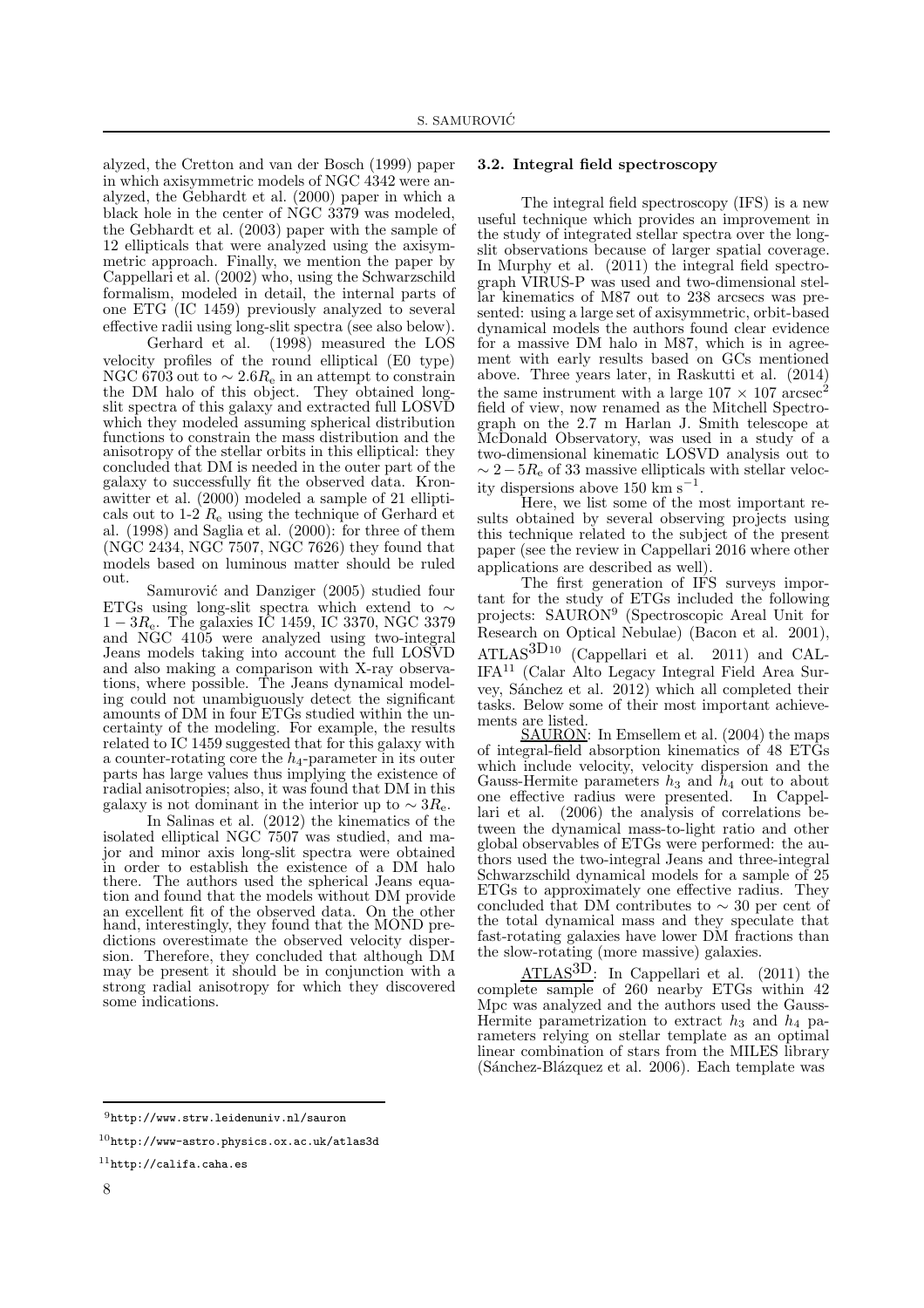separately determined for every galaxy in their sample. In a subsequent paper (Cappellari et al. 2013) the ATLAS3D team analyzed the problem of the mass-to-light ratio and DM in their sample. They made the Jeans axisymmetric dynamical models taking into account orbital anisotropies and they included a DM halo in their calculation. The authors relied on the JAM (Jeans Anisotropic Multi-Gaussian Expansion) code developed by Cappellari  $(2008)^{12}$ . They also calculated total mass-to-light ratios and DM fractions (median value of  $f_{\text{DM}}$  = 13 per cent) within approximately one effective radius. Chae et al. (2018) recently analyzed spherical Jeans models of 24 nearly round pure-bulge galaxies from the  $ATLAS<sup>3D</sup>$  sample together with 4201 SDSS galaxies and found, among other things, an indication that the stellar mass-to-light ratio gradient has a positive correlation with stellar mass.

CALIFA: The CALIFA sample of nearby galaxies includes approximately 600 objects of which approximately 200 galaxies belong to the ETG class (Sánchez et al. 2012). In most cases they cover the data out to  $R_{25}$  radius (the isophotal radius where surface brightnes  $\mu_B$  reaches 25 mag/arcsec<sup>2</sup>). In Falcón-Barroso et al. (2017) the stellar kinematic maps (which include velocities and velocity dispersions) of approximately 300 galaxies are presented featuring various morphologies across the Hubble sequence, from ellipticals to late-type spirals up to several effective radii. In Zhu et al. (2018) the problem of DM in their sample was analyzed using the Schwarzschild approach. After a detailed analysis they conclude that: "Although our dynamical models yield precise measurements of the total enclosed mass, the separation into stellar, gas and dark matter masses is much less certain, owing to degeneracies and unavailability of cold gas measurements."

The second generation of IFS active in research of  $ETGs^{13}$  includes the following surveys: MUSE<sup>14</sup> (Multi Unit Spectroscopic Explorer) (Bacon et al. 2010), MASSIVE<sup>15</sup> (Ma et al. 2014), SAMI<sup>16</sup> (The Sydney AAO Multi Integral Feld) (Bryant et al. 2015), and MaNGA<sup>17</sup> (Mapping Nearby Galaxies at APO) (Bundy et al. 2015).

MUSE: MUSE is a second generation instrument installed on the Nasmyth focus of UT4 at the Very Large Telescope (VLT) of the European Southern Observatory (ESO). Several ETGs were explored with MUSE and we mention here the case of the low-luminosity S0 galaxy NGC 5102 (Mitzkus et al. 2017) who used the JAM modeling of this galaxy to

investigate the initial mass function (IMF) and the DM halo of this object. Their data covered the inner region of the galaxy, the interior to  $\sim 1R_e$ . In their models they included DM to reproduce the observed kinematics. The model with an NFW (Navarro et al. 1997) DM halo required a DM fraction of  $0.37 \pm 0.04$ inside one effective radius and a heavy IMF.

MASSIVE: The MASSIVE Survey is a volume-limited, multi-wavelength, IFS and photometric survey of the structure and dynamics of approximately 100 most massive ETGs within a distance of 108 Mpc in diverse galaxy environments. In Veale et al. (2017) the authors analyzed the spatially resolved stellar angular momentum, velocity dispersion, and higher moments of the 41 most massive local ETGs in their sample. They analyzed their volume-limited sample of the highest end of the galaxy mass function and calculated the kinematic parameters out to  $1R_e - 4R_e$  of each galaxy: they measured the 2D spatial distributions of six Gauss-Hermite moments of the LOSVD (velocity, velocity dispersion,  $h_3-h_6$  parameters). Among other things, they discovered that the luminosity-weighted average  $h_4$  parameter,  $\langle h_4 \rangle$ <sub>e</sub>, is positive for all 41 ETGs in their sample. This is in agreement with the study of Vudragović et al.  $(2016)$  who found that radial anisotropies with  $h_4 > 0$  dominate in the innermost parts of ETGs (and especially ellipticals). In the subsequent paper Veale et al. (2018) studied the stellar velocity dispersion profiles and environmental dependence of 90 ETGs. They discovered a clear positive correlation between the gradients of the outer velocity dispersion profile and the gradients of the Gauss-Hermite  $h_4$  parameter within one effective radius. The X-ray properties of 33 ETGs from the MASSIVE survey were presented in Goulding et al. (2016).

SAMI: The SAMI Galaxy Survey has the intention of creating a large survey of  $3000$  galaxies across a large range of environment. In van de Sande (2017) the stellar kinematics on a sample of 315 galaxies without a morphological selection was measured. They used the PPXF code to extract full LOSVD from the integral field spectra which included velocity, velocity dispersion and  $h_3$  and  $h_4$ parameters. For most of their galaxies the kinematic data extend between one and two effective radii. In Scott et al. (2018) the second major release of data from the SAMI Galaxy Survey was presented: data for 1559 galaxies (about 50 per cent of the full survey) were provided. The data which extend out to  $\sim 1R_e$  include stellar kinematic and stellar population value-added products derived from absorption line measurements. For approximately 60 percent of

<sup>12</sup>http://www-astro.physics.ox.ac.uk/∼mxc/software/#jam, see also Cappellari (2015)

<sup>&</sup>lt;sup>13</sup>We note that the VENGA (VIRUS-P Exploration of Nearby Galaxies) IFS project (Blanc et al. 2013) maps the disks of 30 nearby spiral galaxies and therefore will not be described here.

<sup>14</sup>http://muse-vlt.eu/science

<sup>15</sup>http://blackhole.berkeley.edu

<sup>16</sup>http://sami-survey.org

<sup>17</sup>https://www.sdss.org/surveys/manga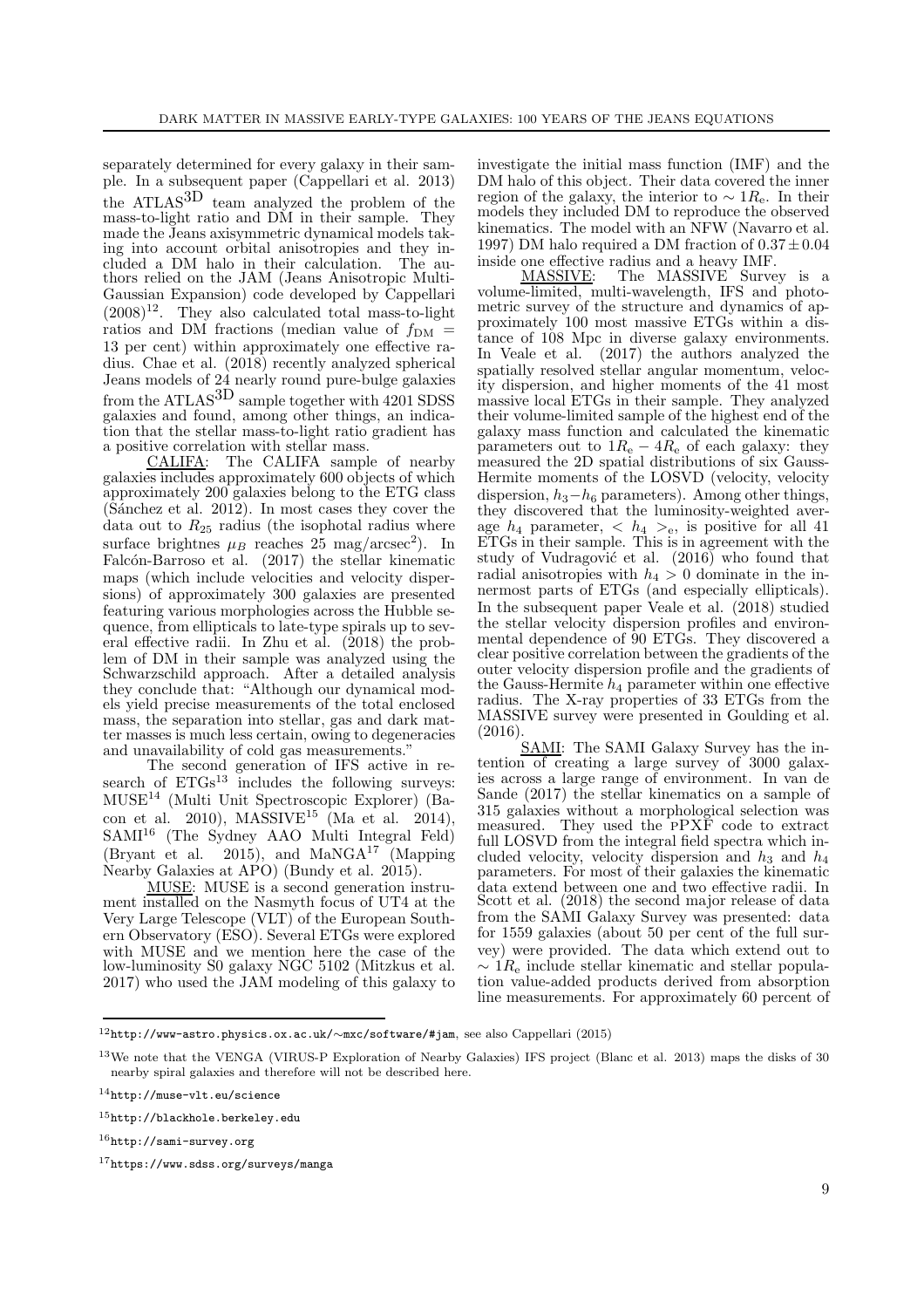the galaxies from their sample the authors measured  $(v/\sigma)_{\rm e}$  and the spin parameter proxy  $(\lambda_R)_{\rm e}$  at the position of one effective radius.

MaNGA: The MaNGA survey is a part of the  $SDSS-\overline{IV}$ , the latest generation of the SDSS which for the first time uses the Sloan spectrographs to make spatially resolved maps of individual galaxies. The MaNGA project provides spectral measurements across the face of each of approximately 10000 nearby galaxies using 17 simultaneous "integral field units" (IFUs), each composed of arrays of optical fibers. The goal of the MaNGA project is to provide two-dimensional maps of stellar velocity and velocity dispersion, mean stellar age and star formation history, stellar metallicity, element abundance ratio, stellar mass surface density, ionized gas velocity, ionized gas metallicity, star formation rate and dust extinction for their large sample of galaxies chosen to span a stellar mass interval of nearly three orders of magnitude. One of the aims of the MaNGA survey is to create, using the same instrument, a stellar spectral library (named MaStar) with a comprehensive stellar parameter coverage, a large sample size, and high quality calibrations, see Yan et al. (2018). This will be important for modeling of the stellar populations and thus inferring the DM content in ETGs. The MaNGA database (MPL5 dataset) was for example used in the work by Rong et al. (2018) who studied the recently derived radial acceleration relation  $(RAR)^{18}$  in ETGs. They used the Jeans dynamical modeling and found that there exists a  $1\sigma$  significant difference between the acceleration relations of the fast and slow rotators and propose that the acceleration relation deviation of slow rotators may be due to more galaxy merger events, which would disrupt the original spins and correlated distributions of baryons and DM orbits in galaxies. The question of the RAR relation will also be addressed below in the context of study of GCs in massive ETGs. Durazo et al. (2018) also used the MaNGA database to study approximately 300 extremely low rotating ellipticals and showed that dynamics of this type of systems is consistent with expectations coming from MOND, for central velocity dispersion between 60 km s<sup> $-1$ </sup> and 280 km s<sup> $-1$ </sup> and asymptotic velocity dispersion between 28 km s<sup> $-1$ </sup> and 250 km s<sup> $-1$ </sup> and that a universal velocity dispersion profile accurately describes such pressure supported systems. It is important to note that the MaNGA survey aimed to provide a uniform radial coverage to  $1.5R_e$  for twothirds and  $2.5R_e$  for one-third of the final sample (Bundy et al. 2019), so the interior regions up to  $\sim 3R_e$  are covered.

To summarize this part dedicated to the study of the integrated stellar spectra: the second generation of IFS is still producing results and one may expect that the study of ETGs and DM in them will certainly benefit from future papers by the aforementioned projects and works based on their databases.

### **4. VARIOUS TRACERS OF GRAVITATIONAL POTENTIAL**

If we want to estimate the mass of ETGs be-<br>yond several effective radii  $(2R_e - 3R_e)$  other meth-<br>ods and approaches are needed. One may use the X-ray approach which does not suffer from the massanisotropy degeneracy (see e.g., Samurović 2007 and references therein) but the existence of hydrostatic equilibrium upon which the theory is based is sometimes uncertain (see Diehl and Statler 2007). Also, not all ETGs posses an X-ray halo (see the example of the massive elliptical galaxy IC  $3370$  in Samurović and Danziger 2005). Another interesting approach which has been extensively used in the last decade is that of using tracers such as PNe and GCs in ETGs. To analyze the existence of DM in these galaxies once again it is necessary to solve the Jeans equation  $(Eq. (4))$  and several steps are necessary in such an endeavor. First, one needs a list of the observed objects (PNe, or GCs) with their radial velocities and galactocentric distances. Then it is necessary to plot the surface density profile of the given galaxy to calculate  $\alpha = \frac{d \ln \nu}{d \ln r}$  which determines the slope of tracer (PNe, or GCs) density  $\nu$  (see, for example, Figs. 6 and 7 in Samurović 2014 where profiles of 10 ETGs were plotted). One also needs to estimate the  $\beta$  parameter which determines orbital anisotropies in the motion of the observed tracers. It must be noted here that, with current observational situation, one cannot hope to measure accurately these anisotropies throughout the entire given galaxy: one may expect to establish roughly whether anisotropies do exist and their type (i.e., radial or tangential) but to have a precise estimate of the anisotropies one would need at least 500 objects per bin (see Merritt 1997) which is not available at the moment even for ETGs with large number of tracers.

Using the observed data and the Jeans equation one fits the measured values of the velocity dispersion. The value of the velocity dispersion is calculated as:

$$
\sigma_{\text{LOS, obs}} = \sqrt{\frac{1}{N - 1} \sum_{i=1}^{N} (v_i - v_{\text{sys}})^2}.
$$
 (11)

The error of the velocity dispersion is given as:

$$
\Delta \sigma_{\text{LOS, obs}} = \frac{\sigma_{\text{LOS, obs}}}{\sqrt{2(N-1)}}.
$$
\n(12)

The departures from the Gaussian with their errors are calculated using the standard formulas for unbiased estimators (Joanes and Gill 1998). The asymmetric departure is given by:

 $18$ This empirical relation links the observed acceleration  $a$  with the acceleration predicted by the Newtonian dynamics based on the distribution of the observable matter  $a_N$  (McGaugh et al. 2016), see also below. This relation was devised using 175 spiral galaxies coming from the Spitzer Photometry and Accurate Rotation Curves (SPARC) database.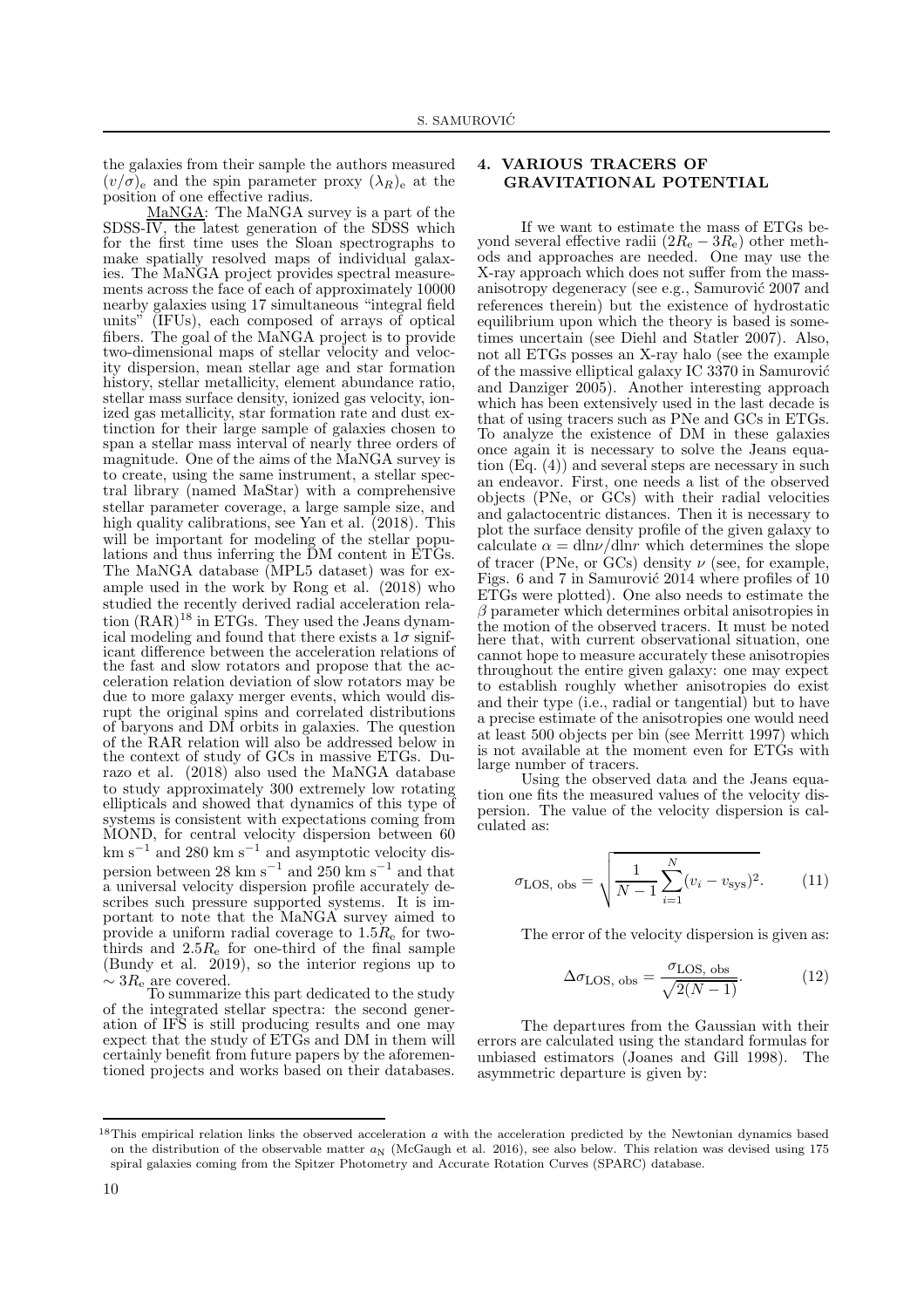$$
s_3 = \frac{N}{(N-1)(N-2)} \sum_{i=1}^{N} \left(\frac{v_i - v_{\text{sys}}}{\sigma}\right)^3 \pm \sqrt{\frac{6}{N}}.
$$
\n(13)

The symmetric departure (corresponds to the  $h_4$  or  $\beta$  parameter) is:

$$
s_4 = \frac{N(N+1)}{(N-1)(N-2)(N-3)} \sum_{i=1}^{N} \left(\frac{v_i - v_{\text{sys}}}{\sigma}\right)^4
$$

$$
-3\frac{(N-1)^2}{(N-2)(N-3)} \pm \sqrt{\frac{24}{N}},
$$
(14)

where: N is the number of tracers in the bin,  $v_i$  is the radial velocity of the *i*-th tracer and  $v_{\rm sys}$  the average line-of-sight velocity of all given tracers in the given galaxy.

# **4.1. Planetary nebulae (PNe)**

First, we will briefly describe the usage of PNe in investigation of the DM problem in ETGs. PNe are very useful tool for this purpose since they are detectable even in moderately distant galaxies through their strong emission lines.

One of the most studied ETGs using both PNe and GCs is a giant elliptical NGC 5128 (Centaurus A).<sup>19</sup> An early attempt of usage of PNe as tracers of the total dynamical mass was in Hui (1993) who applied the spherical Jeans equation to model the observed velocity dispersion profile. Over 400 PNe were identified and assuming the Hernquist (1990) mass model, an increase of the total mass-to-light ratio was deduced (in the B-band, from 3.5 in the inner region to 10 at 25 kpc) which implied the existence of a DM halo in the galaxy. Hui et al. (1995) again used PNe as tracers to confirm this previous result: they found that the mass-to-light ratio in its central region of approximately 3.9 rises to approximately 10 at  $5R_e$  (in the B-band), thus again indicating the existence of dark halo. Later, again relying on PNe using imaging and spectroscopy Peng et al. (2004) detected 780 spectroscopically confirmed PNe. They discovered that PNe exist at distances out to 80 kpc ( $\sim 15R_e$ ) and found that DM is necessary to explain the observed stellar kinematics. However, their calculated value of the mass-to-light ratio is *much* lower than that expected from determinations based on the usage of the X-ray halos: using the spherical Jeans equation they found the total dynamical mass  $\sim 5 \times 10^{11} M_{\odot}$  with  $M/L_B \sim 13$  within 80 kpc. Bahcall et al. (1995) compiled the mass-tolight ratios from literature, and concluded that at 80 kpc one should expect  $M/L_B \sim 112 \pm 28$ . Hui et al. (1995) used the Jeans equation and fitted the velocity dispersion profile of NGC 5128; they measured the dynamical mass of  $3.1 \times 10^{11} M_{\odot}$  within 25 kpc.

This estimate is significantly lower than that measured by Forman et al. (1985) from ROSAT data who calculated a total mass of  $1.2 \times 10^{12} M_{\odot}$  within 20 kpc. Also, van Gorkom et al. (1990) estimated the dynamical mass of NGC 5128 using HI synthesis observations and found that it is much lower than that obtained by using the X-ray halo: they found that the total mass is  $2.5 \times 10^{11} M_{\odot}$ , and the mass within  $1.2R_e$  is  $1.2 \times 10^{11} M_{\odot}$ . The ETG NGC 5128 was again the subject of the Jeans analysis based on its PNe in Samurović  $(2010)$  where it was found that the isotropic Newtonian mass-follows-light models without DM may provide successful fits out to  $\sim 6.4R_e$ and that to obtain a good fit in the outermost region  $({\sim 10.7 R_e})$  either DM or the existence of tangential anisotropies is needed; MOND models were also analyzed and it was discovered that no isotropic MOND model without DM can provide a successful fit interior to  $\sim 6.4R_e$  and that interior to  $\sim 8R_e$  only a standard model with tangential anisotropies can fit the observed velocity dispersion without the need of DM.

Another interesting example of usage of PNe methodology in DM research is that of the elliptical galaxy NGC 3379. Ciardullo et al. (1993) measured radial velocities of 29 PNe (out to 3.8  $R_{\rm e}$ , assuming  $1R_e = 54.8$  arcsec from Capaccioli et al. 1990) and used the QP method to draw the conclusion that the mass-to-light ratio is  $M/L_B \sim 7$  and that there is no need for DM. Ten years later, Romanowsky et al. (2003) observed PNe in three galaxies (NGC 821, NGC 3379 and NGC 4494) and relying on the spherical Jeans models they confirmed the lack of DM in NGC 3379 using a much larger sample of 109 PNe (out to  $\sim 3.5$  R<sub>e</sub>, assuming the same value of the effective radius stated above). Samurović and Danziger (2005) analyzed the region of the NGC 3379 interior to  $\sim 1R_e$  with long-slit spectra (see above) using the Jeans equation and found that DM is not needed in the regions they studied; their analysis of X-rays there also suggested that interior to  $\sim 1.5R_e$ , the cumulative mass-to-light ratio is in agreement with that based on the dynamical Jeans modeling. It was found that the result of Romanowsky et al. (2003) is in agreement with the MOND theory (see, for example, Milgrom and Sanders 2003). Tiret et al. (2007) analyzed again NGC 3379 using both Cold Dark Matter (CDM) models and MOND and solved the Jeans equation using several tracers of the gravitational potential (stars, PNe, and satellite galaxies). They found that only the MOND models provided good fits to the observational data whereas both the standard CDM model and the Newtonian purely baryonic models encountered problems on small and large scale, respectively.

Sluis and Williams (2006) used the Rutgers Fabry–Pérot<sup>20</sup> in order to search for PNe in NGC 3379 and three other ETGs: they detected 54

<sup>&</sup>lt;sup>19</sup>This galaxy will be among the objects analyzed in the next subsection where some results based on both PNe and GCs as well as X-rays for NGC 5128 will be presented.

<sup>&</sup>lt;sup>20</sup>The Rutgers Fabry-Peérot (RFP) is a narrowband ( $\langle 2\text{\AA} \rangle$  filter with a tunable central wavelength used for investigation of the redshifted [O III] λ5007 emission line used for measurement of radial velocities of PNe.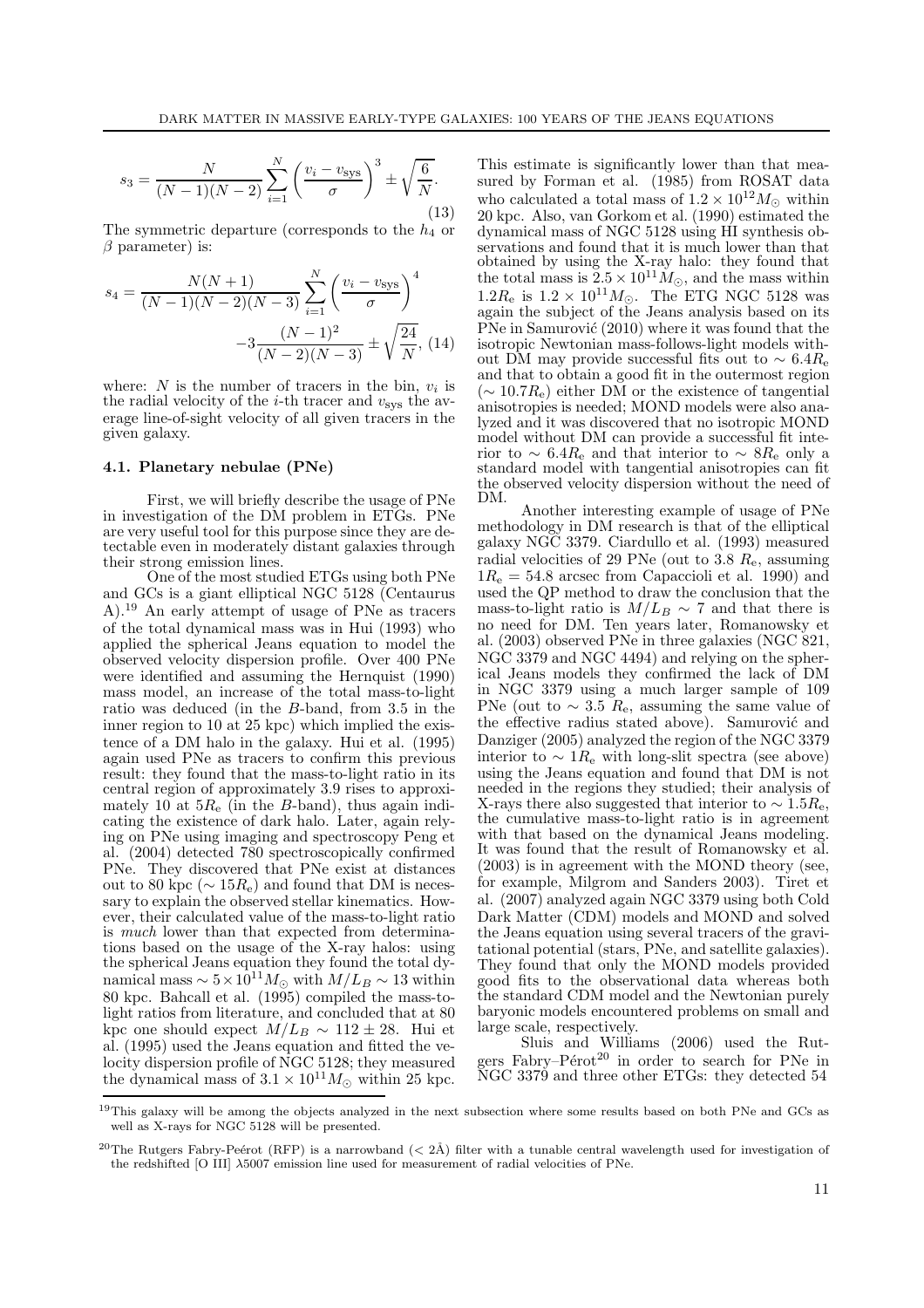PNe in NGC 3379 and again using the spherical Jeans equation found that within  $\sim 3R_e$  the total mass-to-light ratio of this galaxy  $M/L_B \sim 5$  implies a very low amount of DM in the studied region (interior to  $\sim$  130 arcsec). Douglas et al. (2007) using Planetary Nebula Spectrograph (PN.S) observations of NGC 3379 detected 214 PNe of which 191 are ascribed to NGC 3379 and 23 to the companion galaxy NGC 3384. They produced a series of Jeans dynamical models and found that inside  $5R_e$  the mass-tolight ratio in the B-band is equal to  $8-12$  and that the DM fraction inside this radius is below 40 percent. de Lorenzi et al. (2009) used the PN.S data together with combined photometry, long-slit spectroscopic data, SAURON absorption line kinematics to create dynamical models with DM. For the data that extend out to  $\sim 7R_e$  using the aforementioned NMAGIC code they found that they could only weakly exclude models without DM. They concluded that assuming spherical symmetry, the observational data are consistent i) with near-isotropic systems dominated by the stellar mass out to the last kinematic data points, and ii) with models of moderately massive halos for which the outer parts are strongly radially anisotropic, i.e.,  $\beta \gtrsim 0.8$  at  $7R_e$ . For the radially anisotropic models, the visible stellar component dominates in the centre and the DM fraction becomes equal to ∼ 60 percent of the total dynamical mass at  $7R_e$ .

PN.S was again used in Napolitano et al. (2009) in the analysis of DM in the elliptical galaxy NGC 4494. The authors measured the positions and velocities of 255 PNe out to  $\sim$  7R<sub>e</sub> (25 kpc) and also presented a wide-field surface photometry and longslit stellar kinematics to find that spatial and kinematical distributions of the PNe agree with the field stars in the region where different observations overlap. They detected the declining velocity dispersion profile and used spherical Jeans dynamical models of the system to conclude that some DM is needed in this galaxy: for various DM halo models, the DM fraction varies between 34 and 45 per cent. They conclude that the most intermediate-luminosity galaxies have very low concentration halos, whereas some high-mass ellipticals have very high concentrations. Also, Napolitano et al. (2011) studied using PN.S the bright elliptical galaxy NGC 4374 (M84) based on ∼ 450 velocities together with extended long-slit stellar kinematics interior to  $\sim 5R_e$ . They again used the Jeans models and deduced that this galaxy must possess a massive DM halo, and this case was the first where the PNe dynamics was found to be consistent with a standard DM halo. Recently, the new extended Planetary Nebula Spectrograph (ePN.S) survey was presented in Pulsoni et al. (2018). This survey is based on observations mostly done with the PN.S and consists of catalogs of PNe for 33 ETGs which is presently the the largest survey of extragalactic PNe identified in the halos of ETGs available.

Teodorescu et al. (2010) studied the ETG NGC 821 using a slitless spectroscopy method

with the 8.2 m Subaru telescope and its FOCAS Cassegrain spectrograph created a combined sample of 167 PNe. They showed that there is the Keplerian decline of the LOS velocity dispersion. They fitted the declining velocity dispersion pro- $\rm file^{21}$  and concluded that a DM halo in this galaxy may exist but not necessarily. In a subsequent paper, using the same instrumental setup together with the ESO Very Large Telescope unit 1 (Antu) and its FORS2 Cassegrain spectrograph, Teodorescu et al. (2011) analyzed another well-known ETG, NGC 4649 (M60). They created a catalog with kinematic information for 298 PNe in NGC 4649 and found that they support the presence of a DM halo around M 60. Based on an isotropic, twocomponent Hernquist model they estimated using the Jeans equation (this time explicitly stated) that the contribution of DM within  $3R_e$  is approximately 50 percent. The same galaxy was analyzed by the same team together with F. de Lorenzi in Das et al. (2011) using the NMAGIC code: they calculated the DM mass fraction  $\sim 0.39$  in NGC 4649 at  $1R_e$ and  $\sim 0.78$  at  $4R_e$ . Both of the galaxies studied by Teodorescu et al. (2010, 2011) were also analyzed using the GCs (see below).

To conclude this subsection we present the results of Tian and Ko (2016) who used the spherical Jeans equation to produce the MOND models for their sample of ETGs based on their PNe: they combined the PNe data (up to  $6 - 8R_e$ ) and stellar data from the SAURON database of seven elliptical galaxies, including three galaxies found in Romanowsky et al. (2003) with updated data and four other ETGs which have not been analyzed before. Their sample included the following 7 galaxies: NGC 821, NGC 1344, NGC 3379, NGC 4374, NGC 4494, NGC 4697, and NGC 5846. They found using the Jeans equation that the dynamics of the studied ETGs can be well explained by MOND without the need for DM.

### **4.2. Globular clusters (GCs)**

GCs are also very useful as tracers of DM in ETGs and here we briefly discuss cases of several galaxies. In an early work in this field, Mould et al. (1990) obtained optical multislit spectra of two giant ellipticals, M49 and M87, from the Virgo cluster and found that the velocity dispersion profiles of the cluster systems were flat, thus suggesting the existence of an isothermal halo of DM there. Later, Grillmair et al. (1994) studied the radial velocities of 47 GCs in NGC 1399 in another nearby galaxy cluster, the Fornax cluster. Assuming isotropic distribution of the GCs they obtained a lower limit on a globally constant mass-to-light ratio  $M/L_B = 79$ and this suggests that the mass-to-light ratio is several times larger than values of mass-to-light ratio determined from the stellar component closer to the core. In Samurović and Danziger (2006) it was shown for the same galaxy that the velocity dispersion decreases between  $4\overset{\circ}{R}_{e}$  and  $10\overset{\circ}{R}_{e}$  and that there is

 $^{21}$  Although not mentioned in the text, they most certainly relied on solving the Jeans equation, judging from their Fig. 10.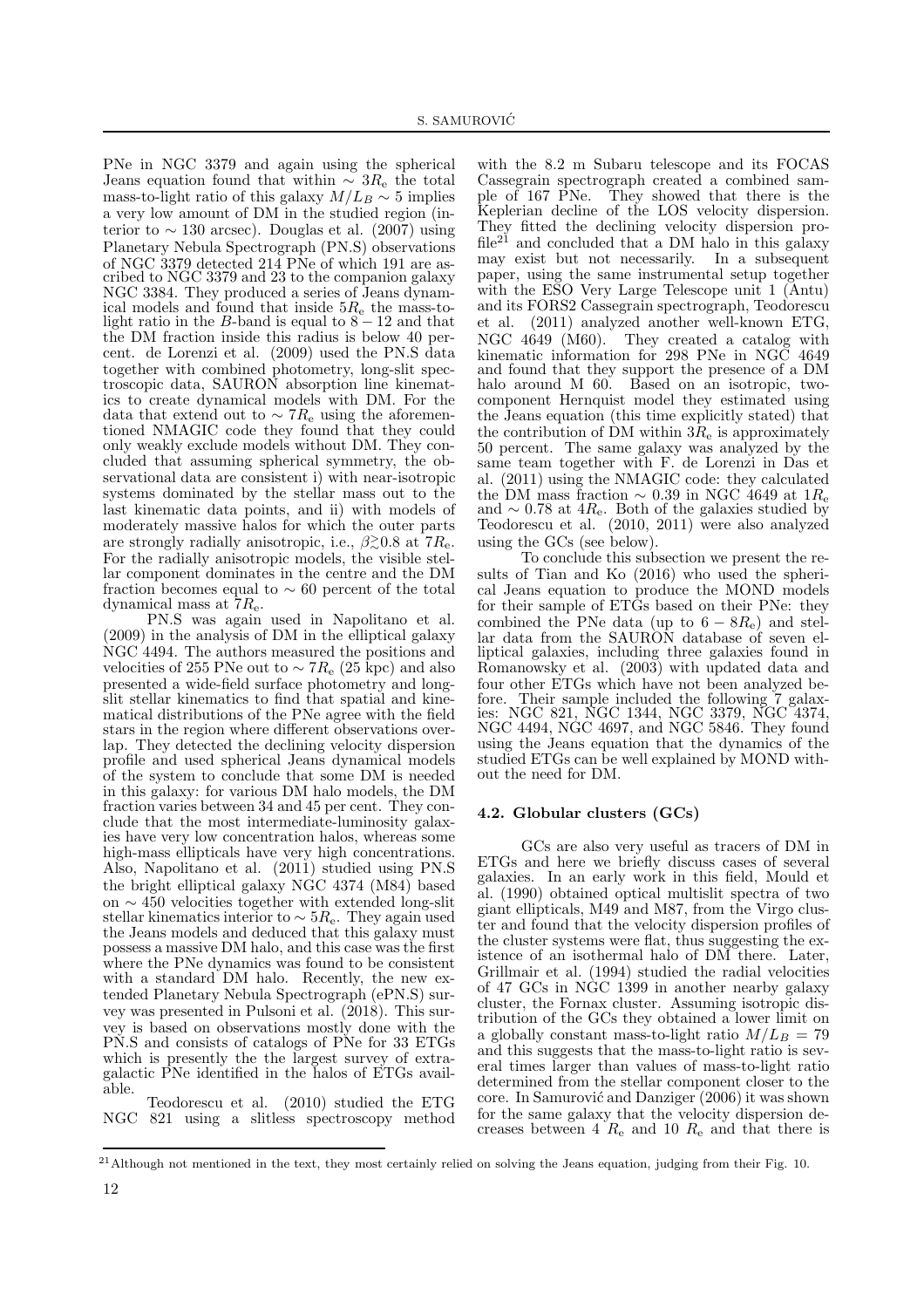evidence of DM beyond  $\sim 3R_e$  (as shown above based on the observations obtained using long-slit spectra). NGC 1399 was re-analyzed using 790 GCs as tracers of the gravitational potential in Samurović (2016b): the Jeans equation was solved and it was found that in the Newtonian approximation a significant amount of DM is needed and that NFW model with a dark halo fits well the kinematics of NGC 1399. Three MOND models (standard, simple and toy) were also tested and it was found that none of them can provide a fit of the velocity dispersion profile without inclusion of DM.

The ETG NGC4472 (M49) was studied in Côté et al.  $(2003)$  where it was shown that the GCs radial velocities and density profiles provide "unmistakable evidence" of a massive dark halo. This object was again studied in Samurović (2012) using the Jeans modeling based on GCs and it was found that the isotropic Newtonian mass-follows-light models without DM cannot provide successful fits at radii larger than  $\sim 2R_e$  and that in the Newtonian approach DM is needed; several MOND models were also tested and it was shown that a successful fit to the velocity dispersion throughout the entire galaxy without DM could be obtained with the isotropic simple and toy models.

The problem of DM in ETG NGC 3379 discussed above was analyzed using GCs in Pierce et al.  $(2006)$  who obtained Gemini/GMOS spectra for 22 GCs associated with it and found that their results suggest a constant value of the velocity dispersion (out to  $\sim 200$  arcsec) which implies a normalsized DM halo, at odds with the conclusions of Romanowsky et al. (2003) described above. This conclusion is, however, not firm since due to possible orbital anisotropies (see above) they could not rigorously determine the dark halo mass. Bridges et al.  $(2006)$  analyzed the galaxy NGC 4649 (M60) using Gemini/GMOS to obtain spectra of 38 confirmed GCs there. They found that between ∼ 1.5 $R_e$  and ~ 3.5 $R_e$  the velocity dispersion of NGC 4649 remains constant indicating the existence of DM there. Relying on different spherical, isotropic and axisymmetric, orbit-based dynamical models and the X-ray mass profile they inferred the value of the total massto-light ratio that shows an increase by a factor of two with respect to the value calculated in the center.

The ETG NGC 4649 (M60) mentioned above was studied using 121 of its GCs in Samurović and  $\text{Cirković (2008a)}$  where it was found using the Jeans equation that even beyond  $\sim 3R_e$  there is no need for DM since  $M/L_B \sim 7$  with moderate tangential anisotropies can fit the observed velocity dispersion of this galaxy. Also, all the tested MOND models (simple, standard and toy) can also provide successful fits without the need of DM. The same galaxy was also studied in Samurović and Ćirković (2008b) using the tracer mass estimator (TME) approach of Evans et al. (2003) and also X-ray observations: the importance of DM beyond  $\sim 3R_e$  becomes more evident. Both X-ray and TME methodologies predict rapid increase of the total mass which

suggests the existence of DM that starts to dominate in the outer regions. Relying on both methodologies it was concluded that in the interior up to  $\sim 4R_e$  the mass-to-light ratio becomes  $M/L_B \sim 20$ which implies at least 50 percent of the DM contribution. At  $6R_e$  there is a disagreement between the two methodologies, namely, the estimate based on X-rays  $(M/L_B \sim 33)$  is higher than that based on TME  $(M/L_B \sim 25)$ . However, the estimates are consistent due to larger error bars in the last bin.

The sample of 15 ETGs was compiled and analyzed in Deason et al. (2012). They estimated their masses out to five effective radii using both PNe and GCs as tracers and found that the fraction of DM within  $\sim 5R_e$  increases with mass. Another ETG, NGC 821, discussed above based on analysis of their PNe, was also analyzed using GCs. In Samurović et al. (2014) it was shown, using the Jeans equation, that DM is not dominant in this galaxy interior within  $3R_e - 4.5R_e$  thus confirming the earlier results of Teodorescu et al. (2010); it was also found that MOND could correctly fit the observed velocity dispersion of NGC 821. NGC 5128, also discussed above when the PNe data were presented, was reanalyzed using 780 GCs in Samurović et al. (2016a) in both Newtonian and MOND approaches. Given a rather large number of tracers, it was possible to infer that the departures from the Gaussian are not large and are consistent with isotropic distribution. It was found that beyond  $\sim 3R_e$  the velocity dispersion rises from  $\sim 150 \text{ km s}^{-1}$  (in the inner parts) to  $\sim$  190 km s<sup>-1</sup> (beyond  $\sim$  3R<sub>e</sub>) and that the Newtonian mass-follows-light cannot provide a successful fit of the velocity dispersion for the entire galaxy so that the additional, the dark component, is necessary. The mass-to-light ratio in the inner region of  $M/L_B \sim 7$ , rises to  $M/L_B \sim 26$  beyond three effective radii. The NFW model with DM can provide a good fit to the observed velocity dispersion of NGC 5128 and the all three MOND models (standard, simple and toy) provide good fits without the need of DM.

Schuberth et al. (2010) used radial velocities for 289 GCs around NGC 4636, the giant elliptical from the Virgo cluster. The data were obtained with FORS2/MXU at the Very Large Telescope. They performed the Jeans analysis using both stellar and GC data to better constrain the dark halo properties. Relying on various DM models they found that DM is abundant in the Newtonian approach and, since they also used MOND, they found that the dynamics of NGC 4636 is "more or less" consistent with the prediction of the MOND theory.

The significant contribution to the study of  $DM$  in ETGs was made by the SLUGGS $^{22}$  (SAGES) Legacy Unifying Galaxies and GlobularS) survey. Pota et al. (2013) analyzed kinematics for over 2500 GCs of 12 ETGs (from lenticular to large ellipticals), nine of which published for the first time. Two separate GC subpopulations, blue and red, were studied and it was found that the GC kinematics

 $^{22}\mathrm{http://sluggs.swin.edu.au}$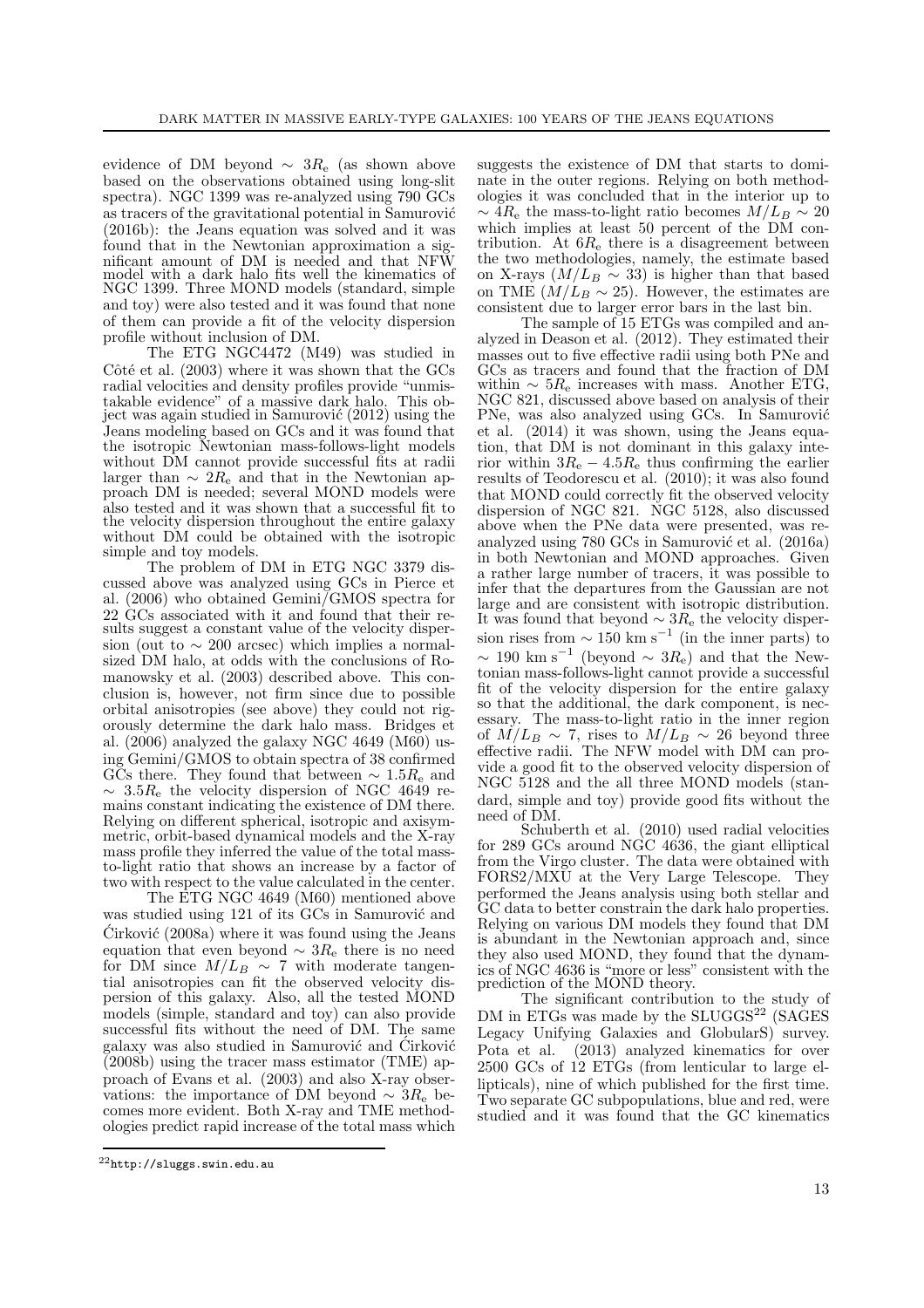varies with the GC mean colour. The SLUGGS data from Pota et al.  $(2013)$  were used in Samurović (2014) in study of 10 ETGs (NGC 1400, NGC 1407, NGC 2768, NGC 3115, NGC 3377, NGC 4278, NGC 4365, NGC 4486, NGC 4494, and NGC 5846) where the Jeans equation together with application of several stellar population synthesis (SPS) models were used to infer the existence and features of DM relying on both Newtonian and MOND methodologies for regions between<sup>23</sup> ∼ 2R<sub>e</sub> and ∼ 12.50R<sub>e</sub> (for NGC 4278). Each individual case was analyzed in detail and the existence of a DM halo as well as results of three different MOND models (simple, standard and toy) were discussed. Three cases of anisotropy were taken into account: the isotropic case  $(\beta = 0)$ . tangentially anisotropic case ( $\beta = -0.2$ ), and radially anisotropic case based on numerical simulations. To determine the contribution of the visible stellar component, various SPS models were used and their predictions were compared to the dynamical massto-light ratios obtained using the Jeans models. The  $B - V$  colors from the HyperLeda<sup>24</sup> database were used: for a given metallicity the mass-to-light ratios were calculated by applying the fitting formulas from Bell and de Jong  $(2001)$ . In Samurović  $(2014)$ seven different models with several initial mass functions (IMFs) were used and the reader is referred to that paper for details. The main conclusions were as follows: i) In Newtonian approach only one ETG (NGC 2768) could be modeled without DM; three galaxies (NGC 1400, NGC 3377, and NGC 4494) show an increase of the total mass-to-light ratio with radius between the innermost and outermost radii, which suggests the existence of DM in their outer parts. NGC 4486 is the only galaxy that needs significant amount of DM even in its inner region (but its effective radius is extremely large, as noted earlier). The remaining five galaxies require a significant amount of DM beyond  $\sim 2 - 3R_e$ , and the largest mass-to-light ratio was found in NGC 5846 for which  $64.2 < \tilde{M}/L_B < 127.4$  beyond ~  $6R_e$  was established. ii) In MOND four ETGs could successfully be modeled with the stellar mass only: NGC 1400, NGC 2768, NGC 3377, and NGC 4494 (all fast rotators). The following ETGs require DM even in the MOND approach in their outer parts: NGC 1407, NGC 4278, NGC 5846, and NGC 3115 require DM beyond  $\sim 3R_e$ , whereas NGC 4365 and NGC 4486 require DM beyond  $\sim 1R_e$  and  $\sim 0.35R_e$ , respectively. This need of DM in ETGs diminishes the appeal of MOND thus confirming the assessment of Famaey and McGaugh (2012) quoted in Introduction above. iii) Since the MOND approach cannot provide a successful fit for galaxies that are slow rotators it was noted that there is a hint that the dynamical mass of  $1.58\times 10^{11}M_{\odot}$  separates two classes of ETGs: the galaxies for which the established dynamical mass is below this value can be fitted using MOND with the stellar component only, whereas those objects for which the dynamical mass is above this value require an additional, DM, halo. This is similar to the conclusion of Cappellari (2016) who claims that the usage of IFS showed that there is a link between ETGs and spirals: below a critical mass of  $M_{\text{crit}} \approx 2 \times 10^{11} M_{\odot}$  "fast rotator ETGs form a parallel sequence in galaxy properties with spiral galaxies, whereas slow rotators dominate above  $M_{\text{crit}}$ ."

A few more related papers by the SLUGGS team are also mentioned here. In Napolitano et al. (2014) the case of the massive slow rotator ETG NGC 5846 was studied in detail using the GCs from the SLUGGS survey. The authors used the self-consistent Jeans model analysis of red and blue GC subpopulations and included a dispersionkurtosis analysis to break the degeneracies between DM, anisotropy of orbits and IMF and found that a massive DM halo, consistent with the  $\Lambda{\rm CDM}$  model, must be present in NGC 5846. In Forbes et al. (2016) the mass of GC systems in ETGs was compared to the host galaxy's DM content on similar spatial scales and a strong correlation between the mass of the blue (metal-poor) GC subpopulation and the DM content within a fixed  $8R_{\rm e}$  was found: for a galaxy with the blue GC fraction of 60 percent the DM fraction of 86 percent is expected over similar spatial scales. They also claim that NGC 4494 possesses a heavy DM halo. In Forbes et al. (2017) a full catalog of approximately 4000 GC radial velocities in 27 nearby ETGs of the SLUGGS project was presented and the data compiled therein provide the opportunity to study the nearby ETGs using various approaches, included the use of the Jeans equations. Finally, in Alabi et al. (2017) a detailed analysis of the DM fraction in ETGs was performed. The authors used GC kinematics data, primarily the SLUGGS survey, to measure the DM fraction and the average DM density within the inner  $5R<sub>e</sub>$  for 32 nearby ETGs and found a high DM fraction  $(>0.6)$ within  $5R_e$  in most of their sample. Alabi et al. (2017) also found a tentative evidence that lenticulars, unlike ellipticals, have mass distributions that are similar to spiral galaxies where the DM fraction decreases within  $5R_e$  as the galaxy luminosity increases.

In Samurović  $(2017)$  kinematics and dynamics of two lenticulars galaxies NGC 1023 and NGC 4526 from the SLUGGS survey were analyzed. Their GCs extend beyond approximately seven effective radii. The Jeans equation was solved in the Newtonian mass-follows-light approach (assuming both a constant mass-to-light ratio and a dark halo in the NFW form) and in MOND. Using the Newtonian approach it was found that NGC 1023 does not need a significant amount of DM while in NGC 4526 DM fully dominates stellar matter in the total dynamical mass. All tested MOND models can provide successful fits of the observed velocity dispersion while in the case of NGC 4526 a hint of a need of DM was detected.

Bîlek et al. (2019) recently analyzed a sample of 17 ETGs based on their GCs where nearly

<sup>&</sup>lt;sup>23</sup>For NGC 4486 an unusually large effective radius,  $R_e = 704$  arcsec, was assumed.

<sup>24</sup>http://leda.univ-lyon1.fr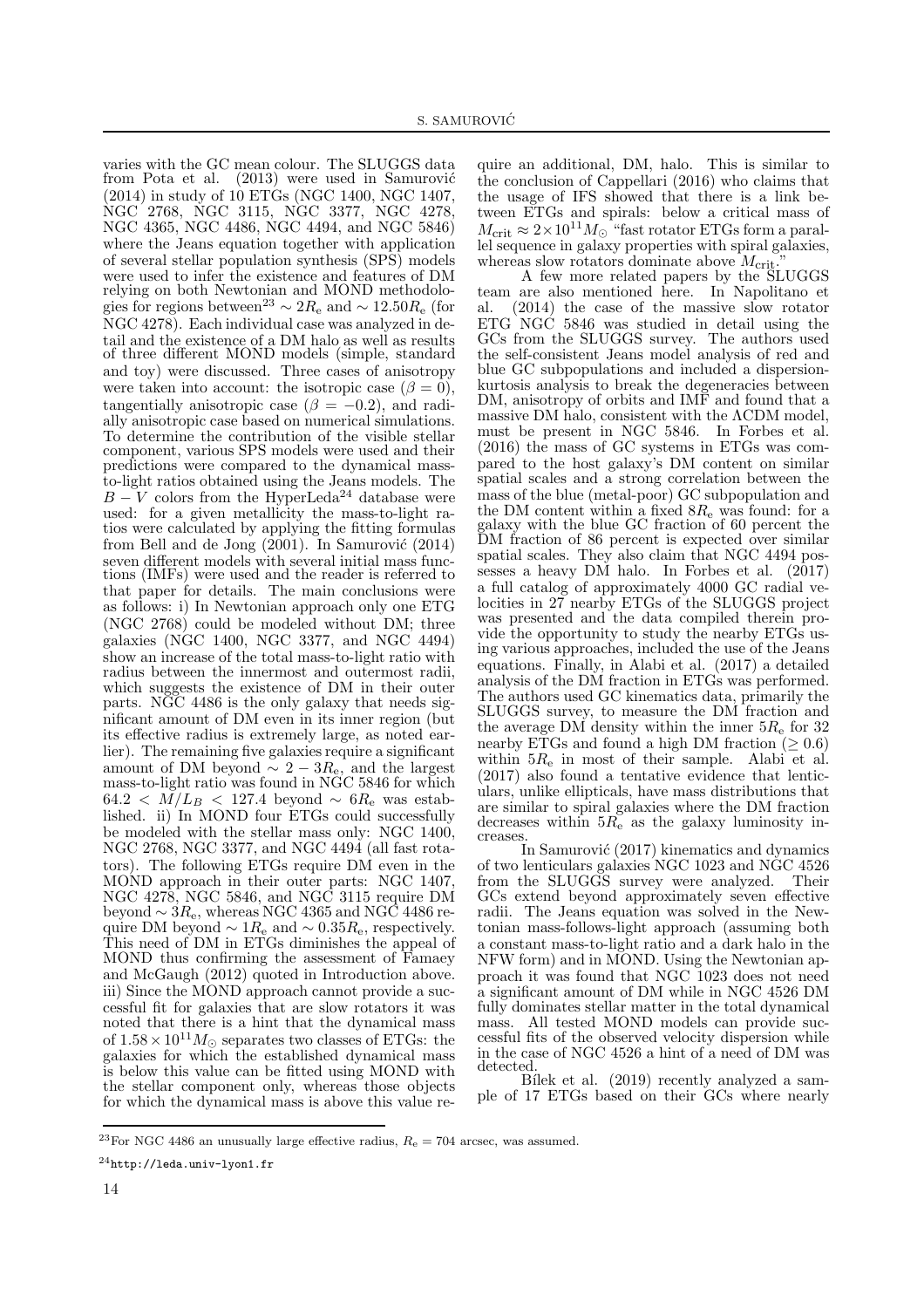all galaxies have more than 100 archival GC radial velocities measurements available and the GCs systems extend mostly over  $\sim 10R_e$ . This sample is shown in Table 1 which is based on Tables 1 and 5 in Bílek et al.  $(2019)$ . To this large sample three simulated galaxies obtained from the ΛCDM simulation were added for the purpose of helping the interpretation of the results. In Bilek et al.  $(2019)$ the Jeans analysis was employed where the goodness of the fits was rated in several ways: using the  $\chi^2$ confidence, the corrected Akaike's information criterion (AICc; Akaike 1974, Hurvich and Tsai 1989) and the logarithm of Bayes's factor (LBF; Jeffreys 1961): it was explored whether dark halos follow the theoretically predicted stellar-to-halo mass relation (SMHR, the relation between the  $\log M_*/M_{\rm vir}$ ratio and  $\log M_{\text{vir}}$ , where  $M_*$  and  $M_{\text{vir}}$  are stellar and virial mass, respectively) and the halo massconcentration relation (HMCR, the relation between the concentration parameter, c and  $\log M_{\rm vir}$ ). It was shown that the positions of all individual galaxies agree with the predictions of both theoretical relations within error bars (see Fig. 3 in Bílek et al. 2019). Also, the RAR relation in the case of massive ETGs was studied and a comparison of ΛCDM and MOND approaches of ETGs was explored in the analysis. The RAR points of ETGs broadly follow

the RAR relation established for spiral galaxies but with more scatter and the mean dynamical acceleration is higher at a given Newtonian acceleration (see Fig.  $6$  in Bílek et al. 2019). The contribution of stellar matter was calculated using the study of Bell and De Jong (2001) relying on the central colors from the HyperLeda database and several SPS models were used (see Section 2.3 in B´ılek et al. 2019 for more details). Also, in addition to the isotropic case  $(\beta = 0)$ , the cases of radially anisotropic case given with  $\beta(r)=0.5r/(r+1.4R_e)$  from theoretical expectations from merging collisionless systems (Mamon and Lokas 2005) and tangentially anisotropic case with the constant value of  $\beta = -0.5$  were also taken into account. The MOND analysis was based on the study of the simple model (Eq. (7)). It was shown that MOND predicts the velocity dispersion profiles in most ETGs better than the  $\Lambda$ CDM model. In Table 1 the fractions of DM inside  $1R_e$  and  $5R_e$  for the ΛCDM model for the isotropic case are listed. For the total sample the median contributions of DM inside  $1R_e$  and  $5R_e$  are 20 and 72 percent, respectively, which is in agreement with the results found in literature (Cappellari et al. 2011, Alabi et al. 2017). The DM fraction of slow rotators is much higher than that of fast rotators: for the fast rotators the DM fractions are equal to 18 and 69 percent inside  $1R_e$ and  $5R_{\rm e}$ , respectively, whereas for the slow rotators

**Table 1.** Sample of ETGs with GCs

| Name   | d                      | 1'                | $\log L$         | $R_{\rm e}$      | Type              | Env                       | Rot     | $B-V$                     | $f_{1R_{\rm e}}^{\rm DM}$ | $f_{5R_{\rm e}}^{\rm DM}$ |
|--------|------------------------|-------------------|------------------|------------------|-------------------|---------------------------|---------|---------------------------|---------------------------|---------------------------|
|        | $[{\rm Mpc}]$          | $[\mathrm{kpc}]$  | $ L_\odot $      | $[\mathrm{kpc}]$ |                   |                           |         | $\left \text{mag}\right $ | [%]                       | [%]                       |
| (1)    | $\left 2\right\rangle$ | $\left( 3\right)$ | $\left(4\right)$ | $\left(5\right)$ | (6)               | $\left( 7\right)$         | (8)     | (9)                       | (10)                      | (11)                      |
| N 821  | $24^{+2}_{-2}$         | 7.0               | 10.5             | 4.7              | E6                | ${\bf F}$                 | $\rm f$ | 0.87                      | 21                        | 71                        |
| N 1023 | $11.4^{+5.9}_{-0.8}$   | 3.3               | 10.5             | 2.7              | S <sub>0</sub>    | G                         | f       | 0.91                      | 5                         | $33\,$                    |
| N 1399 | $20^{+2}$              | 5.8               | 10.7             | 3.5              | E <sub>1pec</sub> | C                         | S       | 0.93                      | 15                        | 69                        |
| N 1400 | $26^{+\frac{1}{4}}$    | 7.7               | 10.4             | 3.4              | SO/E0             | G                         | f       | 0.89                      | 13                        | 60                        |
| N 1407 | $29^{+4}_{-3}$         | 8.4               | 11.0             | 9.4              | E0                | G                         | f       | 0.95                      | $\sqrt{28}$               | 84                        |
| N 2768 | $22^{+3}_{-2}$         | $6.5\,$           | 10.7             | 8.9              | E6/S0             | G                         | f       | 0.91                      | 32                        | $77\,$                    |
| N 3115 |                        | 2.8               | 10.2             | 4.8              | S <sub>0</sub>    | $\boldsymbol{\mathrm{F}}$ | f       | 0.90                      | 31                        | 81                        |
| N 3377 | $11.2^{+0.5}_{-0.5}$   | 3.3               | $\rm 9.9$        | $2.9\,$          | E6                | G                         | f       | 0.82                      | $20\,$                    | 69                        |
| N4278  | $16^{+2}_{-1}$         | 4.7               | 10.2             | 2.5              | $E1-2$            | G                         | f       | 0.90                      | 11                        | 59                        |
| N4365  | $20^{+2}_{-2}$         | 5.9               | 10.7             | 8.5              | E3                | G                         | S       | 0.93                      | 40                        | 89                        |
| N4472  | $16.3_{-0.7}^{+0.8}$   | 4.7               | 10.9             | 3.9              | E2                | $\mathcal{C}$             | S       | 0.93                      | 19                        | $72\,$                    |
| N4486  | $16^{+1}_{-1}$         | 4.7               | 10.8             | $5.8\,$          | E0                | C                         | S       | 0.92                      | $50\,$                    | 88                        |
| N4494  | $17.1^{+0.9}_{-0.8}$   | 5.0               | 10.4             | 3.7              | $E1-E2$           | G                         | f       | 0.85                      | 13                        | $54\,$                    |
| N4526  | $17^{+2}_{-1}$         | 4.9               | 10.4             | 2.7              | S <sub>0</sub>    | С                         | f       | 0.89                      | 8                         | $46\,$                    |
| N4649  |                        | 4.9               | 10.8             | 5.1              | E2/S0             | C                         | f       | 0.93                      | 16                        | 69                        |
| N 5128 | $4.2^{+0.3}$           | 1.2               | 10.5             | 6.2              | S0pec/Epec        | G                         | f       | 0.87                      | 43                        | 89                        |
| N 5846 | $25^{+2}_{-2}$         | 7.2               | 10.7             | 8.1              | E0                | G                         | S       | 0.94                      | 40                        | 88                        |

NOTES: Col. 1: Name of the galaxy. Col. 2:  $d$  – Galaxy distance and its uncertainties according to Tonry et al. (2001). Col. 3:  $1'$  – The distance corresponding to 1 arcmin if the galaxy is found at the distance of d. Col. 4:  $L$  – Galaxy  $B$ -band luminosity calculated from d and the apparent magnitude listed in the HyperLeda database. Col. 5:  $R_{\rm e}$  – Sérsic effective radius assuming the galaxy distance  $d$ . Note that for NGC 4486 this effective radius is equal to 74 arcsecs. Col. 6: Type – Galaxy morphological type. Col. 7: Env – Galaxy environment (F = field, G = group, C = cluster). Col. 8: Rot – Galaxy rotator type ("s" indicates<br>slow and "f" indicates fast rotators). Col. 9:  $B - V$  – Color index according to the HyperLeda da DM fraction for the isotropic  $\Lambda$ CDM model at  $1R_e$  and  $5R_e$ , respectively.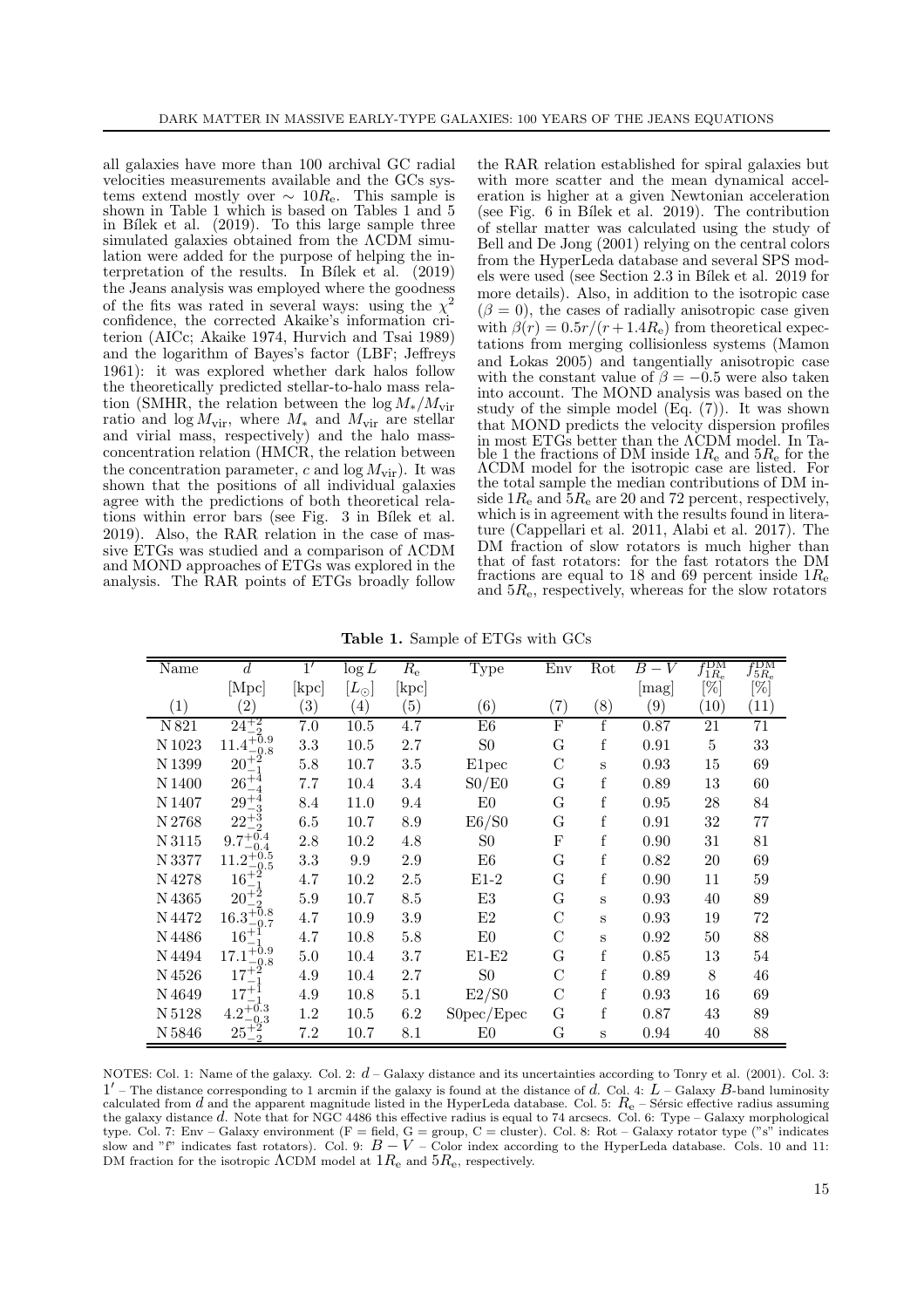the DM fractions become 40 and 88 percent at the same radii, respectively. The introduction of anisotropies does not significantly change these results: for brevity we only note that, for example, for the tangentially anisotropic orbits ( $\beta = -0.5$ ) the DM fractions for the whole sample are 18 and 70 percent (inside  $1R_e$  and  $5R_e$  respectively). For some galaxies (NGC 1399, NGC 1407, NGC 4278, NGC 4365, NGC 4472, NGC 4486 and NGC 5846) high values of the mass-to-light ratio were calculated, see Table 6 in Bílek et al.  $(2019)^{25}$  because the observed velocity dispersions are also high. It is worth mentioning the case of two galaxies that could not be fitted well with the MOND models. Both of them are central galaxies in clusters: NGC 1399 (in Fornax) and NGC 4486 (in Virgo). This may lead to the conclusion that MOND needs additional DM contribution in galaxy clusters. The MOND models tended to underpredict the velocity dispersion. Bílek et al. (2019) proposed that it is caused by galaxy interactions that bring the GC systems out of dynamical equilibrium. This is expected since massive ETGs occur in dense environments. We indeed found many signs of recent interactions in the galaxies that were most problematic for MOND.

Finally, we briefly discuss the recent findings of Samurović and Vudragović (2019) related to two massive nearby ETGs, NGC 4473 and NGC 4697<sup>26</sup>, both fast rotators. Newtonian (purely baryonic and also models based on the Einasto (1965) DM profile) and MOND models were tested using GCs as tracers of gravitational potential of the galaxies. For the first time, in addition to four MOND formulas previously applied (simple, standard, toy and Zhao  $(2007)^{27}$ , a set of five rarely used MOND interpolation functions  $\mu(a/a_0)$  listed in Famaey and Mc-Gaugh (2012) was used. The data from the SLUGGS database from Forbes et al. (2017) were used for the purpose of establishing the profiles of the velocity dispersions of both galaxies. To calculate the contribution of the visible, stellar, component the new 1.40 m "Milanković" telescope mounted at Vidojevica was used to obtain the deep photometry in the B- and V-bands. NGC 4473 was modeled interior to  $\sim 12R_e$  (radius which encompasses approximately 97 percent of the total light of the galaxy) and NGC 4473 was modeled interior to  $\sim 3R_e$  (radius which encompasses approximately 79 percent of the total light of the galaxy) using several SPS models with the Salpeter  $(1955)$  and Kroupa (2001) IMFs. It is important to stress that the contribution of the stellar component was not based on the central parts only but was a function of radius (see Fig. 5 in Samurović and Vudragović 2019): the value of the stellar mass-to-light ratio in the  $\hat{B}$ -band varies between approximately 7 in the inner regions to 3 in the outer regions. Three cases of anisotropies were tested

and it was found that in most tested cases Newtonian purely baryonic models for both galaxies could not provide a successful fit of the observed velocity dispersion without the additional dark component and that the introduction of the dark Einasto halo improved the quality of the fits. Nevertheless, the solutions for both galaxies based on purely baryonic tangentially anisotropic models with the Salpeter IMF were found. In Fig. 3, the best-fitting results for NGC 4473 (for which the central stellar spectrum was shown in Fig. 1) are plotted. Both plotted Newtonian models were based on the Into and Portinari (2013) SPS model (IP13 model). As regards the MOND models, it was shown that all the tested nine MOND models can successfully fit the two ETGs assuming only the visible stellar component and that no additional DM was needed in any of the tested MOND models. In Fig. 3, the best-fitting MOND results were also plotted for the simple, standard and



**Fig. 3.** *The Jeans modeling of the elliptical galaxy NGC 4473. The Newtonian constant mass-tolight ratio model based on the tangentially anisotropic*  $(\check{\beta} = -0.2)$  *IP13 model with the Salpeter IMF is plotted with the full blue line. The DM model based on the isotropic Einasto dark halo and the stellar component based on the IP13 model with the Kroupa IMF is plotted with the full black line. The three MOND models are plotted with the red lines: the simple model based on IP13 model with the Kroupa IMF is plotted with the full line, the standard model is based on BC model with the Salpeter IMF is plotted with the dotted line and the toy model based on the BC model with the Salpeter IMF is plotted with the dashed line. The vertical dotted line indicates one effective radius. See text for more information.*

 $^{25}$ See also also Table 7 in Samurović (2014) where different approach also based on the Jeans equation was used.

 $^{26}$ We remind the reader that NGC 4697 was the subject of one of the earliest applications of the Jeans equation on ETGs in Binney et al. (1990).

 $27$ Zhao (2007) model was applied for the first time in the literature on ETGs.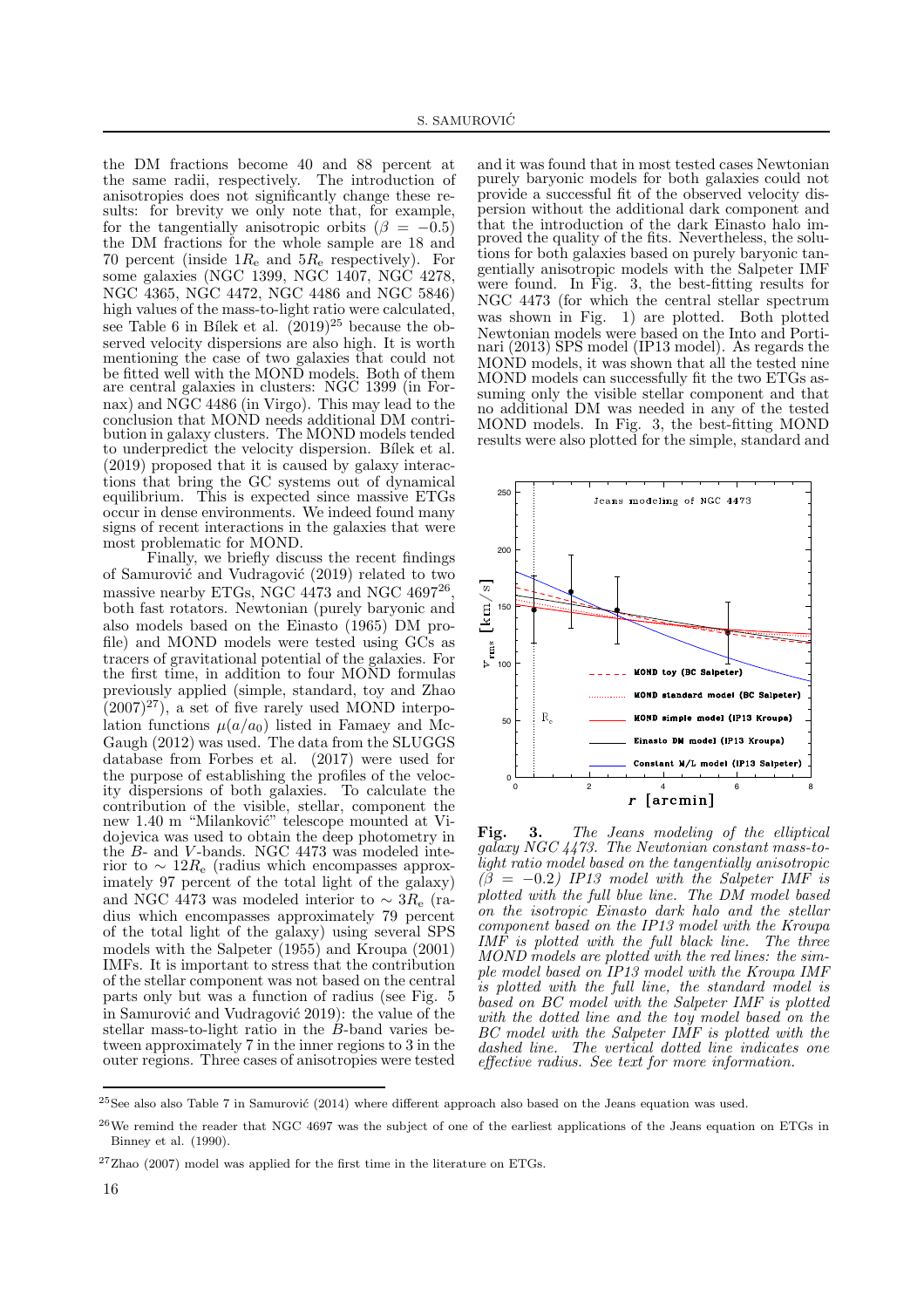toy models (the remaining six MOND models provided fits of similar quality, see Samurović and Vudragović 2019): the simple models are tangentially anisotropic ( $\beta = -0.2$ ) based on the IP13 model with the Kroupa IMF, whereas both standard and toy models are based on the Bruzual and Charlot (2003) model (BC model) with the Salpeter IMF, but the standard model is isotropic and the toy model is made with radially anisotropic orbits.

#### **5. CONCLUSIONS AND OUTLOOK**

The year 2019 marks the centenary of the publication of the book *Problems of Cosmogony and Stellar Dynamics* by Sir James Jeans in which he presented the equations that are now known and used as the Jeans equations. In this paper the basic foundations of the Jeans equations were presented together with a brief historical background. It was shown that the Jeans equations remain an important tool in the study of galaxies, especially massive ETGs and the problem of DM in their mass content. The application of the usage of the Jeans equations in massive nearby ETGs in case of integrated stellar spectra in galaxies (both long-slit and integrated field spectra), and various tracers of gravitational potential such as PNe and GCs was discussed.

Although the Jeans equations were widely used in the study of dynamics of ETGs, as evidenced with the DM studies described in the present paper, one should also bear in mind that studies of other types of objects can also be based on the Jeans modeling: we list here the studies of the Milky Way or Milky Way's analogues (see e.g., Battaglia et al. 2005, Samurović and Lalović 2011, Kafle et al. 2018), but also studies of ensemble of galaxies ranging from superclusters (see e.g., McLaughlin et al. 1999), to clusters of galaxies (see e.g., Biviano and Girardi 2003, Mamon et al. 2019) and groups of galaxies (see e.g., Duarte and Mamon 2015). The recent study related to the ultra-diffuse galaxy NGC 1052-DF2 which apparently shows the lack of DM (the inferred mass of the halo is 400 times lower than expected) (van Dokkum et al. 2018a,b) was analyzed using the Jeans modeling formalism from Wasserman (2018) and Emsellem et al. (2018).

Some future work related to DM in ETGs (based on the Jeans equations and other approaches) will include (see e.g., Cappellari 2016): the study of trends in population and kinematics at radii beyond two effective radii, studies of the problem of stellar population and the analysis of IMF in ETGs, studies of trends in total density profiles at large galactocentric distances where DM is expected to dominate, and the comparison with spirals. Another important type of comparison needs to be performed on more individual ETGs: it is necessary to analyze DM using both PNe and GCs together (where possible). The discrepancies noted in some cases, such as NGC 5128 (see Fig.  $7$  in Samurović 2016a) indicate that different tracers provide different estimates of the total dynamical mass, and thus the uncertain contribution of DM is estimated. This problem needs to be

addressed with more dedicated observational studies in the future. Useful catalogues are being created and we mention here the paper by Dabringhausen and Fellhauer (2016) who presented a compilation of 1715 ETGs from the literature, spanning the luminosity range from faint dwarf spheroidal galaxies to giant elliptical galaxies.

A seldom posed question related to DM in ETGs is: what makes the dark, i.e., invisible component in such systems? Apart from the fact that DM matter should be cold (CDM mentioned above, part of the ΛCDM model), not much is known. In Samurović  $(2016b)$  in a discussion of DM in NGC 1399 a brief list of possible candidates (more or less successful) for DM in ETGs was given: the candidates include massive neutrinos (note that this is a hot DM candidate, with  $m_{\nu} = 2 \text{eV}$ , warm-hot intergalactic gas as dark baryonic content, sterile neutrino with mass of 11 eV as a candidate for warm DM (WDM) and decaying sterile neutrinos with masses of 7.1 keV and 17.4 keV.

The Jeans equations are shown to be an indispensable tool in the field of galaxy dynamics and it is not a surprise that hundred years since their introduction they are being applied using the latest developments in the computational field. Here we mention the use of the Jeans equations in an attempt to reconstruct the underlying DM mass without the assumptions about the density and anisotropy functions: in Diakogiannis et al. (2019) the Generative Adversarial Networks (GAN), i.e., a powerful class of neural networks used for unsupervised learning, was employed in the attempt to reconstruct nonparametrically the LOSVD of a given galaxy. It was shown that with realistic numerical simulations of dwarf spheroidal galaxies one can distinguish between competing DM distributions and recover the anisotropy and mass profile of the system.

The new "Milanković"  $1.40$  m telescope mounted at the Astronomical Station Vidojevica has proven to be a very useful tool in obtaining images of nearby ETGs thus providing the information on the stellar content inside several effective radii. Future observations will provide data on more ETGs which will enable us to analyze larger samples of nearby ETGs relying on ever-improving SPS models. Thus the contribution of the elusive DM in ETGs will hopefully be better understood and the problem of DM in galaxies will eventually be solved, although it seems that a long road is still ahead of us.

*Acknowledgements* – This work was supported by the Ministry of Education, Science and Technological Development of the Republic of Serbia (MEST-DRS) through project no. 176021, "Visible and Invisible Matter in Nearby Galaxies: Theory and Observations". The usage of the HyperLeda database (http://leda.univ-lyon1.fr) is acknowledged. The author thanks Dr. M. Bílek for numerous useful discussions and for his valuable comments on the parts of this manuscript. The author thanks Dr. A. Vudragović for producing Fig. 1 and for numerous useful discussions. Useful discussions with M. Jovanović, Dr. O. Vince, Dr. M. Ćirković, Dr. B. Vukotić and Dr. S. Knežević are also acknowledged, as well as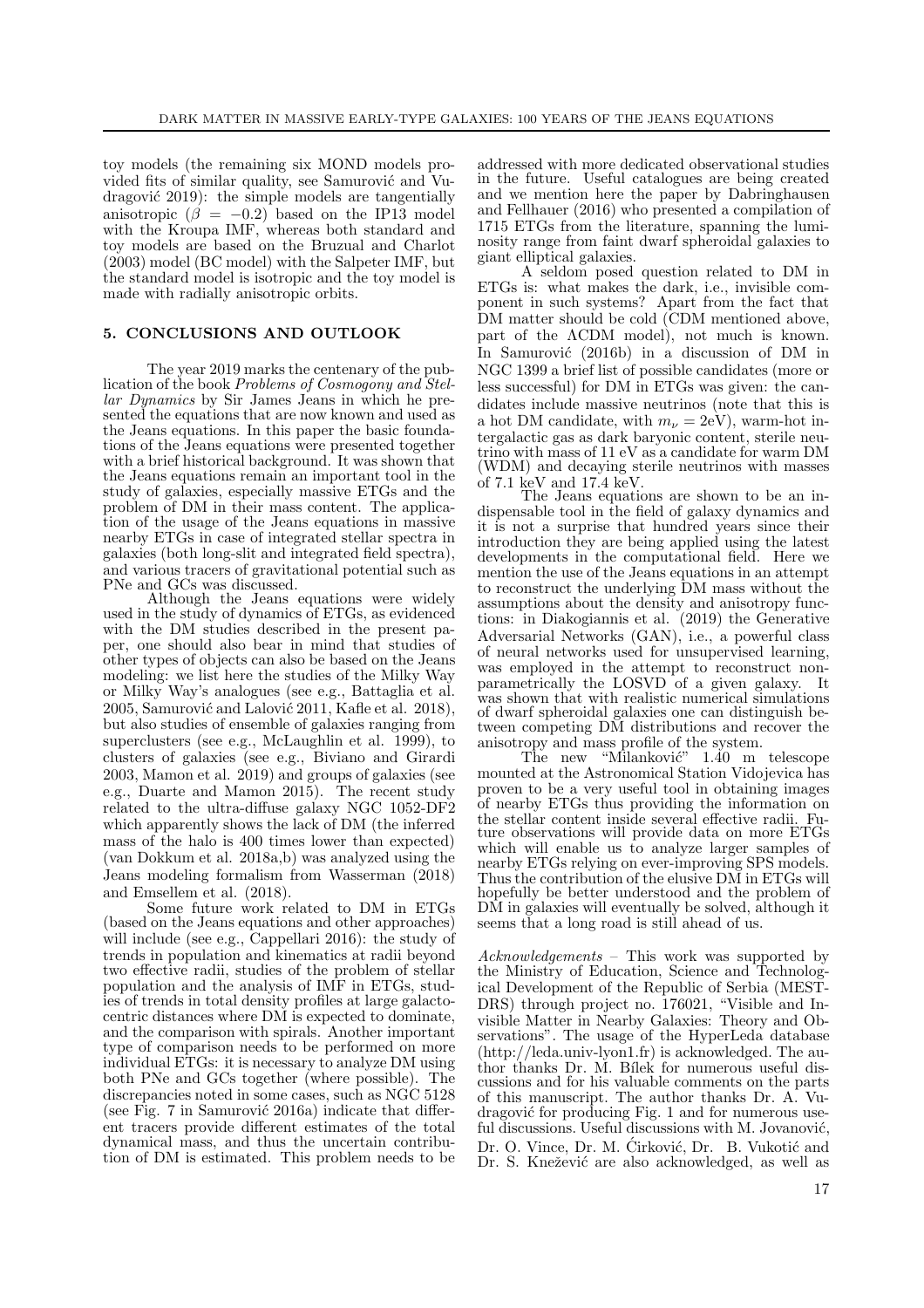the work of the technical operators at the Astronomical Station Vidojevica, M. Sekulić and P. Kosticć. The financial support by the European Commission through project BELISSIMA (BELgrade Initiative for Space Science, Instrumentation and Modelling in Astrophysics, call FP7-REGPOT-2010-5, contract No. 256772) which was used to procure the Milanković' 1.40 m telescope with the support from the MESTDRS is acknowledged as well as the the continued support of the MESTDRS related to the work of the Astronomical Station Vidojevica.

### REFERENCES

- Akaike, H. 1974: *IEEE Transactions on Automatic Control*, **19**, 716.
- Alabi, A. B., Forbes, D. A., Romanowsky, A. J. et al.: 2017, *Mon. Not. R. Astron. Soc.*, **<sup>468</sup>**, 3949.
- Bacon, R., Copin, Y., Monnet, G. et al.: 2001, *Mon. Not. R. Astron. Soc.*, **326**, 23.
- Bacon, R., Accardo, M., Adjali, L. et al.: 2010, *SPIE Proceedings*, **7735**, 773508.
- Bahcall, N. A., Lubin, L. M. and Dorman, V.: 1995, *Astrophys. J.*, **447**, L81.
- Battaglia, G., Helmi, A., Morrison, H. et al.: 2005, *Mon. Not. R. Astron. Soc.*, **<sup>364</sup>**, 433.
- Bekenstein, J.: 2004, *Phys. Rev. D*, **70**, 083509.
- Bell, E. F. and de Jong, R. S.: 2001, *Astrophys. J.*, **<sup>550</sup>**, 212.
- Bertin, G.: 2014, Dynamics of Galaxies, Second Edition, Cambridge University Press, Cambridge.
- Bertin, G., Saglia, R. P. and Stiavelli, M.: 1992, *Astrophys. J.*, **384**, 423.
- Bílek, M., Ebrová, I., Jungwiert, B., Jílková, L. and Bartošková, K.: 2015, *Canadian Journal of Physics*, **93**, 203.
- Bílek, M., Cuillandre, J.-C., Gwyn, S., Ebrová, I., Bartošková, K., Jungwiert, B. and Jílková, L.: 2016, *Astron. Astrophys.*, **588**, A77.
- Bílek, M., Samurović, S. and Renaud, F.: 2019, *Astron. Astrophys.*, **625**, A32.
- Binney, J. J., Davies, R. D. and Illingworth, G. D.: 1990, *Astrophys. J.*, **361**, 78.
- Binney, J. J. and Mamon, G.: 1982, *Mon. Not. R. Astron. Soc.*, **200**, 361.
- Binney, J. J. and Merrifield, M. R.: 1998, Galac- tic Astronomy, Princeton University Press, Princeton (BM98).
- Binney, J. J. and Tremaine, S.: 1987, Galactic Dynamics, First Edition, Princeton Univ. Press, Princeton.
- Binney, J. J. and Tremaine, S.: 2008, Galactic Dynamics, Second Edition, Princeton Univ. Press, Princeton (BT08).
- Biviano, A. and Girardi, M.: 2003, *Astrophys. J.*, **<sup>585</sup>**, 205.
- Blanc, G. A., Weinzirl, T., Song, M. et al.: 2013, *Astron. J.*, **<sup>145</sup>**, 138.
- Bridges, T., Gebhardt, K., Sharples, R. et al.: 2006, *Mon. Not. R. Astron. Soc.*, **<sup>373</sup>**, 157.
- Bruzual, G. and Charlot, S.: 2003, *Mon. Not. R. Astron. Soc.*, **344**, 1000.
- Bryant, J. J., Owers, M. S., Robotham, A. S. G. et al.: 2015, *Mon. Not. R. Astron. Soc.*, **<sup>447</sup>**, 2857.
- Bundy, K., Bershady, M. A., Law, D. R. et al.: 2015, *Astrophys. J.*, **798**, 7.
- Capaccioli, M., Held, E. V., Lorenz, H. and Vietri, M.: 1990, *Astron. J.*, **99**, 1813.
- Cappellari, M.: 2008, *Mon. Not. R. Astron. Soc.*, **<sup>390</sup>**, 71.
- Cappellari, M.: 2016, *Annu. Rev. Astron. Astrophys.*, **54**, 597.
- Cappellari, M.: 2017, *Mon. Not. R. Astron. Soc.*, **<sup>466</sup>**, 798.
- Cappellari, M., Verolme, E. K., van der Marel, R. P., Verdoes Kleijn, G. A., Illingworth, G. D., Franx, M., Carollo, C. M. and de Zeeuw, P. T.: 2002, *Astrophys. J.*, **578**, 787.
- Cappellari, M. and Emsellem, E.: 2004, *Publ. Astron. Soc. Pac.*, **116**, 138.
- Cappellari, M., Bacon, R., Bureau, M. et al.: 2006, *Mon. Not. R. Astron. Soc.*, **<sup>366</sup>**, 1126.
- Cappellari, M., Emsellem, E., Krajnović, D. et al.: 2011, *Mon. Not. R. Astron. Soc.*, **413**, 813.
- Cappellari, M., Scott, N., Alatalo, K. et al.: 2013, *Mon. Not. R. Astron. Soc.*, **<sup>432</sup>**, 1709.
- Carollo, C. M., de Zeeuw, P. T., van der Marel, R. P., Danziger, I. J. and Qian, E. E.: 1995, *Astrophys. J. Lett.*, **441**, L25.
- Chae, K.-H., Bernardi, M. and Sheth, R. K.: 2018, *Astrophys. J.*, **860**, 81.
- Ciardullo, R., Jakoby, G. H. and Dejonghe, H. G.: 1993, *Astrophys. J.*, **414**, 454.
- Cinzano, P. and van der Marel, R. P.: 1994, *Mon. Not. R. Astron. Soc.*, **270**, 325.
- Côté, P., McLaughlin, D. E., Cohen, J. G. and Blakeslee, J. P.: 2003, *Astrophys. J.*, **<sup>591</sup>**, 850.
- Courteau, S., Cappellari, M., de Jong, R. S. et al.: 2014, *Reviews of Modern Physics*, **86**, 47.
- Cretton, N. and van der Bosch, F. C.: 1999, *Astrophys. J.*, **514**, 704.
- Cretton, N., Rix, H-W. and de Zeeuw, P. T.: 2000, *Astrophys. J.*, **536**, 319.
- Dabringhausen, J. and Fellhauer, M.: 2016, *Mon. Not. R. Astron. Soc.*, **460**, 4492.
- Das, P., Gerhard, O., Mendez, R. H., Teodorescu, A. M. and de Lorenzi, F.: 2011, *Mon. Not. R. Astron. Soc.*, **415**, 1244.
- Deason, A. J., Belokurov, V., Evans, N. W. and Mc-Carthy, I. G.: 2012, *Astrophys. J.*, **748**(1),  $\mathcal{P}$
- De Bruyne, V., Dejonghe, H., Pizzella, A., Bernardi, M. and Zeilinger, W. W.: 2001, *Astrophys. J.*, **<sup>546</sup>**, 903.
- de Lorenzi, F., Debattista, V. P., Gerhard, O. and Sambhus, N.: 2007, *Mon. Not. R. Astron. Soc.*, **376**, 71.
- de Lorenzi, F., Gerhard, O., Coccato, L. et al.: 2009, *Mon. Not. R. Astron. Soc.*, **<sup>395</sup>**, 76.
- Diakogiannis, F. I., Lewis, G. F. and Ibata, R. A.: 2014, *Mon. Not. R. Astron. Soc.*, **<sup>443</sup>**, 598.
- Diakogiannis, F. I., Lewis, G. F., Ibata, R. A., Guglielmo, M., Wilkinson, M.I. and Power, C.: 2019, *Mon. Not. R. Astron. Soc.*, **<sup>482</sup>**, 3356.
- Diehl, S. and Statler, T. S.: 2007, *Astrophys. J.*, **<sup>668</sup>**, 150.
- Douglas, N. G., Napolitano, N. R., Romanowsky, A. J. et al.: 2007, *Astrophys. J.*, **664**, 257.
- Duarte, M. and Mamon, G. A.: 2015, *Mon. Not. R. Astron. Soc.*, **453**, 3848.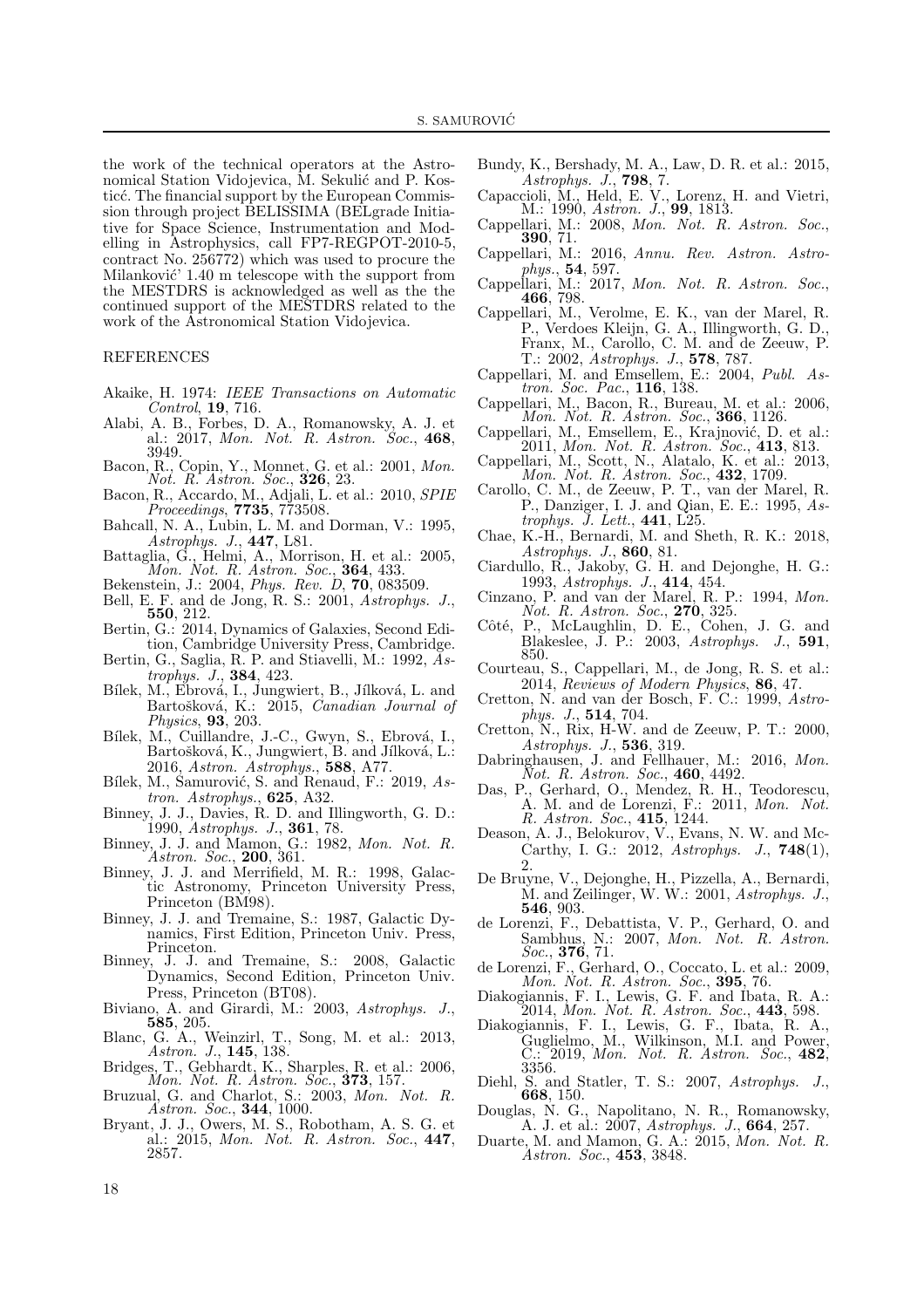- Duncan, M. J. and Wheeler, J. C.: 1980, *Astrophys. J. Lett.*, **<sup>237</sup>**, L27.
- Durazo, R., Hernandez, X., Cervantes Sodi, B. and S´anchez, S. F.: 2017, *Astrophys. J.*, **837**, 179.
- Durazo, R., Hernandez, X., Cervantes Sodi, B. and Sanchez, S. F.: 2018, *Astrophys. J.*, **863**, 107.
- Einasto, J.: 1965: *Trudy Astrofizichegogo Instituta Alma-Ata*, **5**, 87.
- Emsellem, E., Cappellari, M., Peletier, R. F. et al.: 2004, *Mon. Not. R. Astron. Soc.*, **352**, 721.
- Emsellem, E., van der Burg, R. F. J., Fensch, J. et al.: 2018, *Astron. Astrophysys.*, **625**, A76.
- Evans, N. W., Wilkinson, M. I., Perrett, K. M. and Bridges, T. J.: 2003, *Astrophys. J.*, **583**, 752.
- Falcón-Barroso, J., Lyubenova, M., van de Ven, G. et al.: 2017, *Astron. Astrophys.*, **597**, A48.
- Famaey, B. and Binney, J.: 2005, *Mon. Not. R. Astron. Soc.*, **363**, 603.
- Famaey, B., Bruneton, J.-P. and Zhao, H. S.: 2007, *Mon. Not. R. Astron. Soc.*, **<sup>377</sup>**, L79.
- Famaey, B. and McGaugh, S. S.: 2012, *Living Rev. Relativity*, **15**, 10.
- Forbes, D. A., Alabi, A., Romanowsky, A. J., Brodie, J. P., Strader, J., Usher, C. and Pota, V.: 2016, *Mon. Not. R. Astron. Soc.*, **458**, L44.
- Forbes, D. A., Alabi, A., Brodie, J. P. et al.: 2017, *Astron. J.*, **153**(3), 114.
- Forman, W., Jones, C. and Tucker, W.: 1985, *Astrophys. J.*, **293**, 102.
- Gebhardt, K., Richstone, D., Kormendy, J. et al.: 2000, *Astron. J.*, **119**, 1157.
- Gebhardt, K., Richstone, D., Tremaine, S. et al.: 2003, *Astrophys. J.*, **583**, 92.
- Genzel, R., Förster Schreiber, N. M., Ubler, H. et al.: 2017, *Nature*, **543**(7645), 397.
- Gerhard, O.: 1993, *Mon. Not. R. Astron. Soc.*, **<sup>265</sup>**, 213.
- Gerhard, O., Jeske, G., Saglia, R. P. and Bender, R.: 1998, *Mon. Not. R. Astron. Soc.*, **295**, 197.
- Goulding, A. D., Greene, J. E., Ma, C.-P. et al.: 2016, *Astrophys. J.*, **826**, 167.
- Grillmair, C. J., Freeman, K. C., Bicknell, G. V., Carter, D., Couch, W. J., Sommer–Larsen, J. and Taylor, K.: 1994, *Astrophys. J.*, **422**, L9.
- H´enon, M.: 1982, *Astron. Astrophys.*, **114**, 211.
- Hernquist, L.: 1990, *Astrophys. J.*, **356**, 359.
- Hui, X.: 1993, *Publ. Astron. Soc. Pac.*, **105**, 1011.
- Hui, X., Ford, H. C., Freeman, K. C. and Dopita, M. A.: 1995, *Astrophys. J.*, **449**, 592.
- Hurvich, C. M. and Tsai, C.-L.: 1989, *Biometrika*, **<sup>76</sup>**, 297.
- Into, T. and Portinari, L.: 2013, *Mon. Not. R. Astron. Soc.*, **430**, 2715.
- Jeffreys, H. 1961: Theory of Probability, Third Edition, Oxford Univ. Press, Oxford.
- Jeans, J. H.: 1915, *Mon. Not. R. Astron. Soc.*, **<sup>76</sup>**, 70.
- Jeans, J. H.: 1916a, *Mon. Not. R. Astron. Soc.*, **<sup>76</sup>**, 552.
- Jeans, J. H.: 1916b, *Mon. Not. R. Astron. Soc.*, **<sup>76</sup>**, 567. Jeans, J. H.: 1919, Problems of Cosmogony and Stel-
- lar Dynamics, Cambridge Univ. Press, Cambridge, reprinted in 2009 by Cambridge Univ. Press, Cambridge.
- Joanes, D. N. and Gill, C. A.: 1998, *The Statistician*, **<sup>47</sup>**, 183.
- Jovanović, M.: 2017, *Mon. Not. R. Astron. Soc.*, **469**, 3564.
- Kafle, P. R., Sharma, S., Robotham, A. S. G., Elahi, P. J. and Driver, S. P.: 2018, *Mon. Not. R. Astron. Soc.*, **475**, 4434.
- Kronawitter, A, Saglia, R. P., Gerhard, O. and Bender, R: 2000, *Astron. Astrophys. Suppl. Ser.*, **<sup>144</sup>**, 53.
- Kroupa, P.: 2001: *Mon. Not. R. Astron. Soc.*, **<sup>322</sup>**, 231.
- Lokas, E. L.: 2003, *Mon. Not. R. Astron. Soc.*, **<sup>333</sup>**, 697.
- Lokas, E. L. and Mamon, G. A.: 2003, *Mon. Not. R. Astron. Soc.*, **343**, 401.
- Kroupa, P.: 2001, *Mon. Not. R. Astron. Soc.*, **<sup>322</sup>**, 231. Ma, C.-P., Greene, J. E., McConnell, N. et al.: 2014,
- *Astrophys. J.*, **795**, 158.
- Mamon, G. A. and Lokas, E.L.: 2005, *Mon. Not. R.*
- *Astron. Soc.*, **<sup>362</sup>**, 95. Mamon, G. A., Cava, A., Biviano, A., Moretti, A., Poggianti, B. and Bettoni, D.: 2019, submitted (arXiv:1901.06393).
- Maxwell, J. C.: 1867, *Philos. Trans. R. Soc. Lond.*, **<sup>157</sup>**, 49.
- McGaugh, S. S., Lelli, F. and Schombert, J. M.: 2016, *Phys. Rev. Lett.*, **117**, 201101.
- McLaughlin, D. E.: 1999, *Astrophys. J.*, **512**, L9.
- Merritt, D.: 1997, *Astron. J.*, **114**, 228.
- Milgrom, M.: 1983, *Astrophys. J.*, **270**, 365.
- Milgrom, M. and Sanders, R. H.: 2003, *Astrophys. J. Lett.*, **599**, L25.
- Mitzkus, M., Cappellari, M. and Walcher, C. J.: 2017, *Mon. Not. R. Astron. Soc.*, **464**, 4789.
- Mould, J. R., Oke, J. B., de Zeeuw, P. T. and Nemec, J. M.: 1990, *Astron. J.*, **99**, 1823.
- Murphy, J. D., Gebhardt, K. and Adams, J. J.: 2011, *Astrophys. J.*, **729**, 129.
- Napolitano, N. R., Romanowsky, A. J., Coccato, L. et al.: 2009, *Mon. Not. R. Astron. Soc.*, **<sup>393</sup>**, 329.
- Napolitano, N. R., Romanowsky, A. J., Capaccioli, M. et al.: 2011, *Mon. Not. R. Astron. Soc.*, **<sup>411</sup>**, 2035.
- Napolitano, N. R., Pota, V., Romanowsky, A. J., Forbes, D. A., Brodie, J. P. and Foster, C.: 2014, *Mon. Not. R. Astron. Soc.*, **439**, 659.
- Navarro, J. F., Frenk, C. S. and White, S. D. M.: 1997, *Astrophys. J.*, **490**, 493.
- Oosterloo, T. A., Morganti, R., Sadler, E. M., van der Hulst, T. and Serra, P.: 2007, *Astron. Astrophys.*, **465**, 787.
- Pota, V., Forbes, D. A. Romanowsky, A. J. et al.: 2013, *Mon. Not. R. Astron. Soc.*, **428**, 389.
- Peng, E. W., Ford, H. C. and Freeman, K. C.: 2004, *Astrophys. J.*, **602**, 685.
- Pierce, M., Beasley, M. A., Forbes, D. A. et al.: 2006, *Mon. Not. R. Astron. Soc.*, **<sup>366</sup>**, 1253.
- Pulsoni, C., Gerhard, O., Arnaboldi, M. et al.: 2018, *Astron. Astrophys.*, **618**, A94.
- Raskutti, S., Greene, J. E. and Murphy, J. D.: 2014, *Astrophys. J.*, **786**, 23.
- Richardson, T. and Fairbairn, M.: 2013, *Mon. Not. R. Astron. Soc.*, **432**, 3361.
- Rix, H.-W., de Zeeuw, P. T., Cretton, N., van der Marel, R. P. and Carollo, C. M.: 1997, *Astrophys. J.*, **488**, 702.
- Robson, R. E, Mehrling, T. J. and Osterhoff, J.: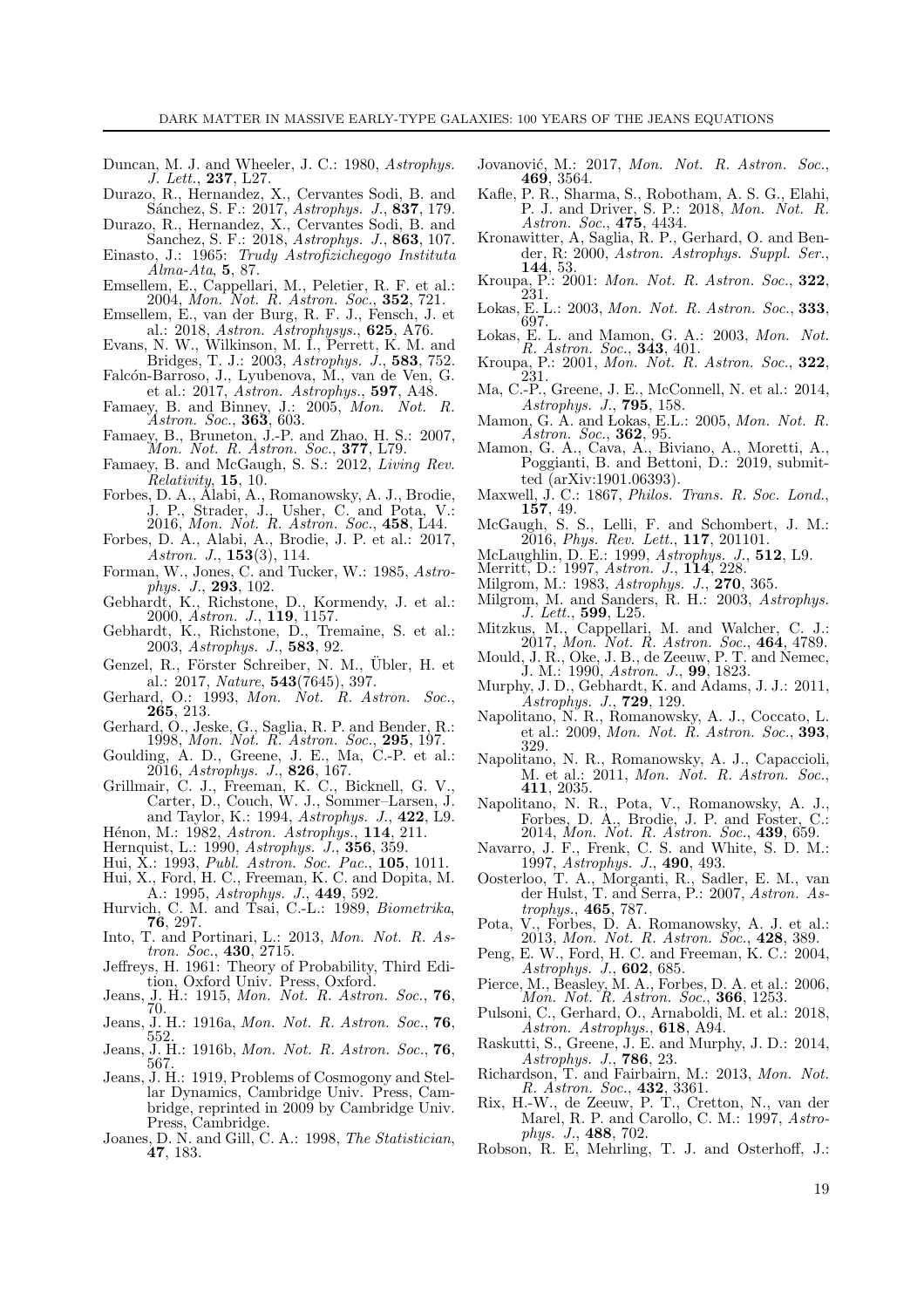2017, *Eur. J. Phys.*, **38**, 065103.

- Romanowsky, A. J., Douglas, N. G., Arnaboldi, M., Kuijken, K., Merrifield, M. R., Napolitano, N. R., Capaccioli, M. and Freeman, K. C.: 2003, *Science*, **5640**, 1696.
- Romanowsky, A. J., Strader, J., Spitler, L. R., Johnson, R., Brodie, J. P., Forbes, D. A. and Ponman, T.: 2009, *Astron. J.*, **137**, 4956.
- Rong, Y., Li, H., Wang, J. et al.: 2018, *Mon. Not. R. Astron. Soc.*, **477**, 230.
- Saglia, R. P., Bertin, G. and Stiavelli, M.: 1992, *Astrophys. J.*, **384**, 433.
- Saglia, R. P., Kronawitter, A., Gerhard, O. and Bender, R.: 2000, *Astron. J.*, **119**, 153.
- Salinas, R., Richtler, T., Bassino, L. P., Romanowsky, A. J. and Schuberth, Y.: 2012, *Astron. Astrophys.*, **538**, A87.
- Salpeter, E. E.: 1955, *Astrophys. J.*, **121**, 161.
- Samurovi´c, S.: 2007, *Publ. Astron. Obs. Belgrade*, **<sup>81</sup>**, 1.
- Samurović, S.: 2010, *Astron. Astrophys.*, **514**, A95.
- Samurović, S.: 2012, *Astron. Astrophys.*, **541**, A138.
- Samurovi´c, S.: 2014, *Astron. Astrophys.*, **570**, A132.
- Samurovi´c, S.: 2016a, *Serb. Astron. J.*, **192**, 9.
- Samurović, S.: 2016b, *Astrophys. Space Sci.*, **361**, 199.
- Samurovi´c, S.: 2017, *Serb. Astron. J.*, **195**, 9.
- Samurović, S. and Danziger, I. J.: 2005, Mon. Not. *R. Astron. Soc.*, **363**, 769.
- Samurović, S. and Danziger, I. J.: 2006, *Astron. Astrophys.*, **458**, 79.
- Samurović, S. and Cirković, M. M.: 2008a, *Astron. Astrophys.*, **488**, 873.
- Samurović, S. and Ćirković, M. M.: 2008b, *Serb. Astron. J.*, **177**, 1.
- Samurović, S. and Lalović, A.: 2011, *Astron. Astrophys.*, **531**, A82.
- Samurović, S., Vudragović, A., Jovanović, M. and Čirković, M. M.: 2014, *Serb. Astron. J.*, **188**, 29.
- Samurović, S. and Vudragović, A.: 2019, *Mon. Not. R. Astron. Soc.*, **482**, 2471.
- Sánchez, S. F., Kennicutt, R. C., Gil de Paz, A. et al.: 2012, *Astron. Astrophys.*, **538**, A8.
- Sánchez-Blázquez, P., Peletier, R. F., Jiménez-Vicente, J. et al.: 2006, *Mon. Not. R. Astron. Soc.*, **371**, 703.
- Sanders, R. H. and McGaugh, S.: 2002, *Annu. Rev. Astron. Astrophys.*, **40**, 263.
- Schuberth, Y., Richtler, T., Hilker, M. et al.: 2010, *Astron. Astrophys.*, **513**, A52.
- Schwarzschild, M.: 1979, *Astrophys. J.*, **232**, 236.
- Scott, N., van de Sande, J., Croom, S. M. et al.: 2018, *Mon. Not. R. Astron. Soc.*, **481**, 2299.
- Sheth, K., Regan, M., Hinz, J. L. et al.: 2010, *Publ. Astron. Soc. Pac.*, **122**, 1397.
- Sluis, A. P. N. and Williams, T. B.: 2006, *Astron. J.*, **131**, 2089.
- Sofue, Y. and Rubin, V.: 2001, *Annu. Rev. Astron. Astrophys.*, **39**, 137.
- Spolaor, M., Hau, G. K. T, Forbes, D. A. and Couch, W. J.: 2010, *Mon. Not. R. Astron. Soc.*, **<sup>408</sup>**, 254.
- Statler, T., Smecker-Hane, T. and Cecil, G. N.: 1996, *Astron. J.*, **<sup>111</sup>**, 1512.
- Statler, T., Dejonghe, H. and Smecker-Hane, T.: 1999, *Astron. J.*, **117**, 126.
- Syer, D. and Tremaine, S.: 1996, *Mon. Not. R. Astron. Soc.*, **282**, 223.
- Teodorescu, A. M., Méndez, R. H., Bernardi, F., Riffeser, A. and Kudritzki, R. P.: 2010, *Astrophys. J.*, **721**, 369.
- Teodorescu, A. M., Méndez, R. H., Bernardi, F., Thomas, J., Das, P. and Gerhard, O.: 2011, *Astrophys. J.*, **736**, 65.
- Tian, Y. and Ko, C.-M.: 2016, *Mon. Not. R. Astron. Soc.*, **462**, 1092.
- Tiret, O., Combes, F., Angus, G. W., Famaey, B. and Zhao, H. S.: 2007, *Astron. Astrophys.*, **<sup>476</sup>**, L1.
- Tonry, J. L.: 1983, *Astrophys. J.*, **266**, 58.
- Tonry, J. L., Dressler, A., Blakeslee, J. P., Ajhar, E. A., Fletcher, A. B., Luppino, G. A., Metzger, M. R. and Moore, Christopher B.: 2001, *Astrophys. J.*, **546**, 681.
- van de Sande, J., Bland-Hawthorn, J., Fogarty, L. M. R. et al.: 2017, *Astrophys. J.*, **835**(1), 104.
- van der Marel, R. P., Binney, J. and Davies, R. L.: 1990, *Mon. Not. R. Astron. Soc.*, **245**, 582.
- van der Marel, R. P. and Franx, M.: 1993, *Astrophys. J.*, **407**, 525.
- van der Marel, R. P., Cretton, N., de Zeeuw, P. T. and Rix, H-W.: 1998, *Astrophys. J.*, **493**, 613.
- van Dokkum, P., Danieli, S., Cohen, Y. et al.: 2018a, *Nature*, **555**, 629.
- van Dokkum, P., Cohen, Y., Danieli, S. et al.: 2018b, *Astrophys. J. Lett.*, **856**, L30.
- van Gorkom, J. H., van der Hulst, J. M., Haschick, A. D. and Tubbs, A. D.: 1990, *Astron. J.*, **<sup>99</sup>**, 1781.
- Veale, M., Ma, C.-P., Thomas, J. et al.: 2017, *Mon. Not. R. Astron. Soc.*, **464**, 356.
- Veale, M., Ma, C.-P., Greene, J. E. et al.: 2018, *Mon. Not. R. Astron. Soc.*, **473**, 5446.
- Vudragović, A., Samurović, S. and Jovanović, M.: 2016, *Astron. Astrophys.*, **593**, A40.
- Walter, F., Brinks, E., de Blok, W. J. G. et al.: 2008, *Astron. J.*, **<sup>136</sup>**, 2563.
- Wasserman, A., Romanowsky, A. J., Brodie, J., van Dokkum, P., Conroy, C., Abraham, R., Cohen, Y. and Danieli, S.: 2018, *Astrophys. J. Lett.*, **863**, L15.
- Wolf, J., Martinez, G. D., Bullock, J. S., Kaplinghat, M., Geha, M., Muñoz, R. R., Simon, J. D. and Avedo, F. F.: 2010, *Mon. Not. R. Astron. Soc.*, **406**, 1220.
- Yan, R., Chen, Y., Lazarz, D. et al.: 2018, arXiv:1812.02745.
- Zhao. H. S.: 2007, *Astrophys. J.*, **671**, L1.
- Zhu, L., van de Ven, G., van den Bosch, R. et al.: 2018, *Nature Astronomy*, **2**, 233.